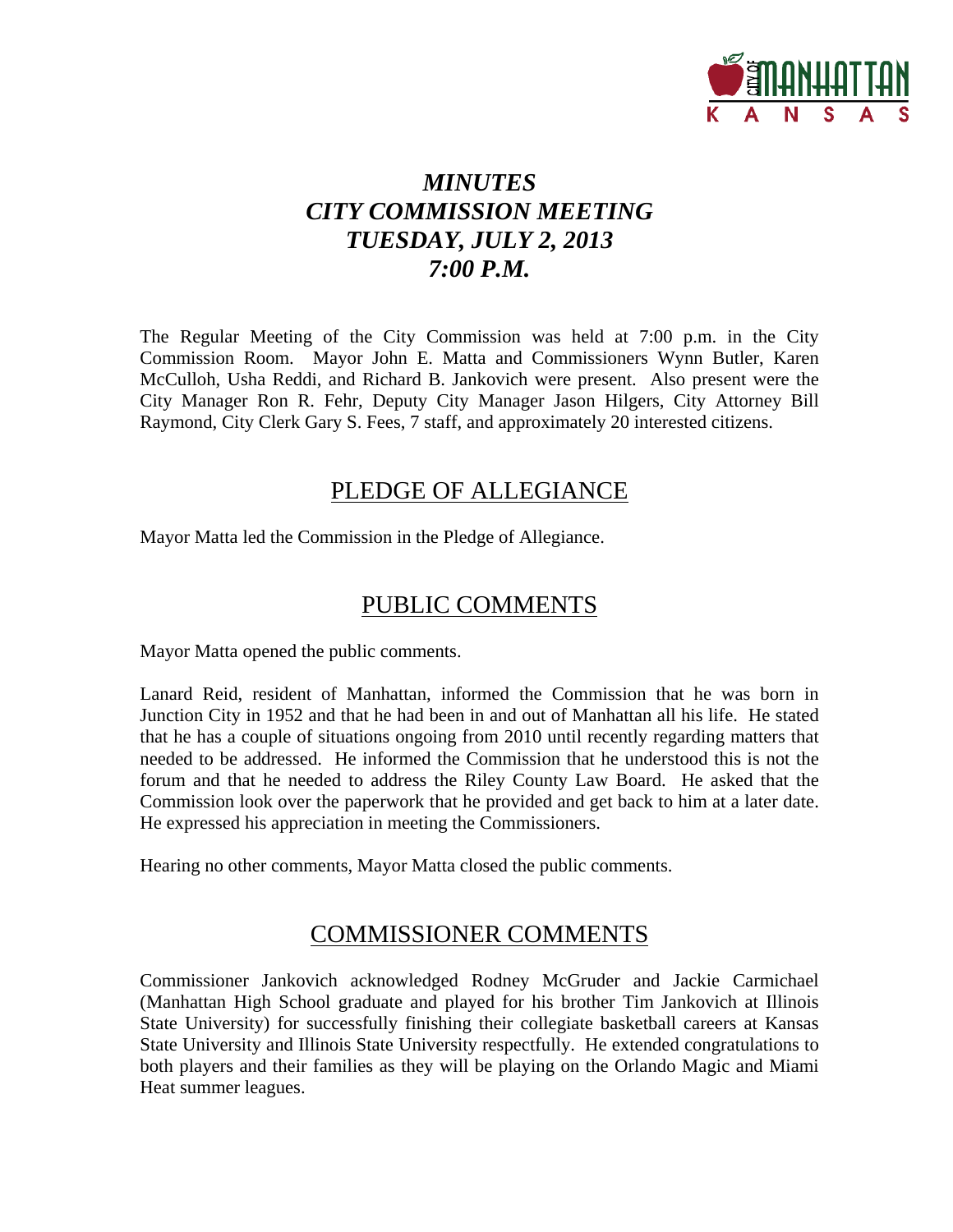# COMMISSIONER COMMENTS *(CONTINUED)*

Commissioner Reddi extended happy Independence Day to the community and expressed her appreciation in being a citizen of the United States and the privilege in serving as a City Commissioner for the City of Manhattan. She encouraged citizens to enjoy the Fourth of July events. She also stated that she attended a Pawnee Mental Health workshop and said that it was really insightful from prenatal care to geriatrics.

Commissioner McCulloh asked that all citizens have a safe and wonderful Fourth of July.

Commissioner Butler requested that everyone that will be using fireworks do so safely and appropriately. He encouraged citizens wanting additional information on the City budget to view the City's website and provided data regarding the City's June debt disclosure statement increases.

Mayor Matta wished everyone a fun and safe Independence Day and voiced appreciation for moderate weather.

# CONSENT AGENDA

(\* denotes those items discussed)

#### **MINUTES**

The Commission approved the minutes of the Regular City Commission Meeting held Tuesday, June 18, 2013.

### **CLAIMS REGISTER NO. 2735**

The Commission approved Claims Register No. 2735 authorizing and approving the payment of claims from June 12, 2013, to June 25, 2013, in the amount of \$2,433,084.97.

#### **LICENSE**

The Commission approved a Tree Maintenance License for the calendar year 2013 for KCAT LLC, 22420 Overland Road, Onaga, Kansas.

### **ORDINANCE NO. 7010 – AMEND PRELIMINARY DEVELOPMENT PLAN – LOTS 2, 7, AND 8, HERITAGE SQUARE SOUTH COMMERCIAL PUD**

The Commission approved Ordinance No. 7010 amending Ordinance No. 6607 and the Preliminary Development Plan of Lots 2, 7, and 8, Heritage Square South Commercial Planned Unit Development, to be known as the Final Development Plan of Lot 2, Heritage Square South Commercial Planned Unit Development, Unit Two, and the Final Development Plan of Lots 7 and 8, Heritage Square South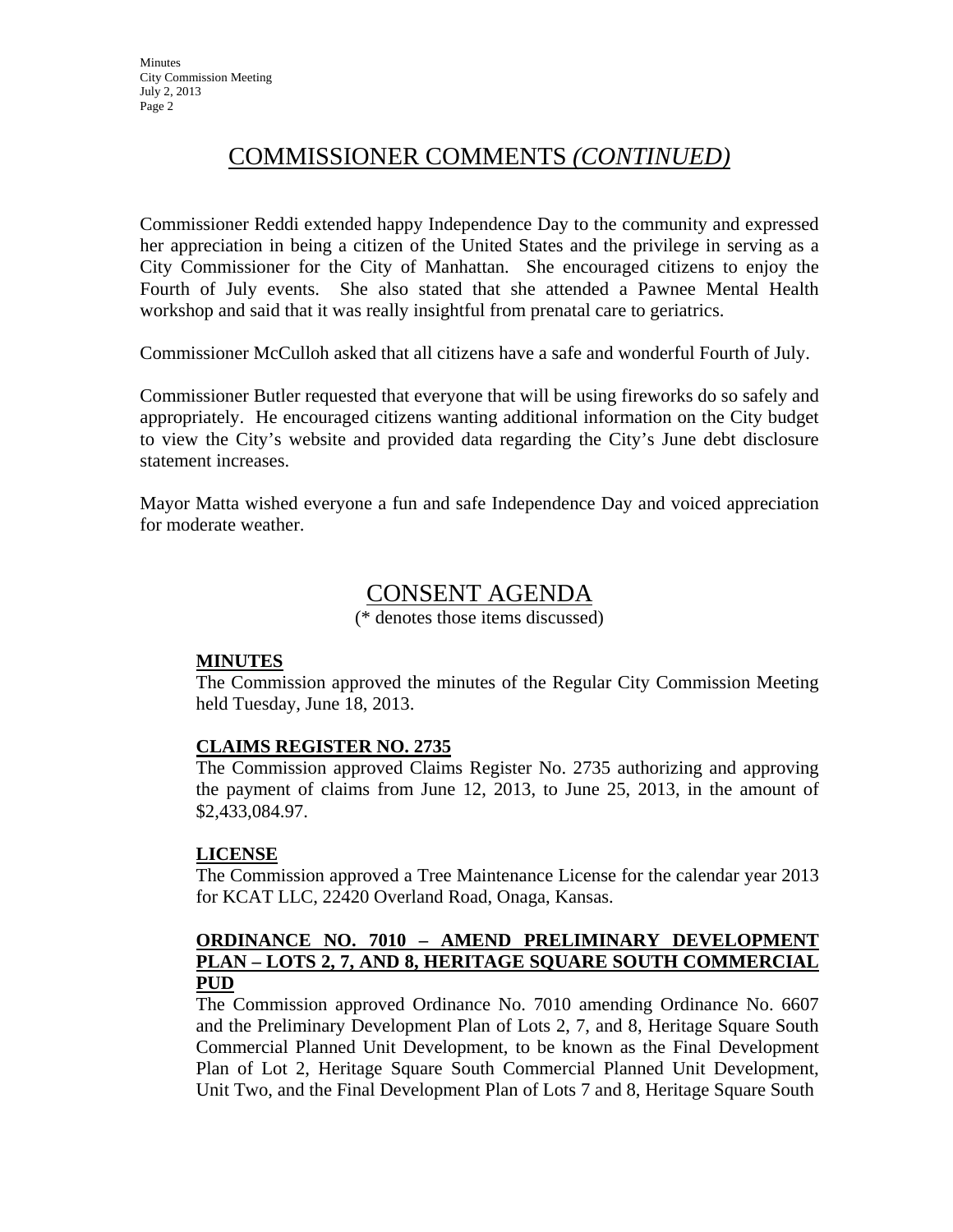#### **ORDINANCE NO. 7010 – AMEND PRELIMINARY DEVELOPMENT PLAN – LOTS 2, 7, AND 8, HERITAGE SQUARE SOUTH COMMERCIAL PUD** *(CONTINUED)*

Commercial Planned Unit Development, as proposed, generally located south and east of the intersection of South Port Drive and US-24, based on the findings in the Staff Report *(See Attachment No. 1)*.

### **FINAL PLAT – HERITAGE SQUARE SOUTH, UNIT TWO, PUD**

The Commission accepted the easements, as shown on the Final Plat of Heritage Square South, Unit Two, PUD, generally located southeast of the intersection of South Port Drive and US-24 Highway.

#### **ORDINANCE NO. 7011 – AMEND – LOT 2, TREASURES OF THE HEART, MIXED-USED PUD**

The Commission approved Ordinance No. 7011 amending Lot 2, Treasures of the Heart, Mixed-Use Planned Unit Development (PUD) and Ordinance No. 6568, as proposed, generally located at 518 Yuma Street, based on the findings in the Staff Report *(See Attachment No. 2)*, with the three conditions of approval recommend by Manhattan Urban Area Planning Board.

#### **ORDINANCE NO. 7012 – AMEND – GENERAL OBLIGATION BONDS – TECUMSEH-QUIVERA STORMWATER IMPROVEMENT PROJECT (SM1302)**

The Commission approved Bond Ordinance No. 7012, amending and supplementing Ordinance No. 6948 for the Tecumseh/Quivera, Phase IIA, Stormwater Improvement Project (SM1302).

**\* PUBLIC HEARING – LEVY - SPECIAL ASSESSMENTS (GOB 2013-A)** Mayor Matta opened the public comments.

Riley Gordon, 2821 Arbor Drive, Vice President of the Arbor Heights Neighborhood Association and Warner Park, informed the Commission that the Association president could not make it tonight, but the Association wanted to extend its appreciation for a job well done on the Shuss Road Improvement.

Hearing no other comments, Mayor Matta closed the public comments.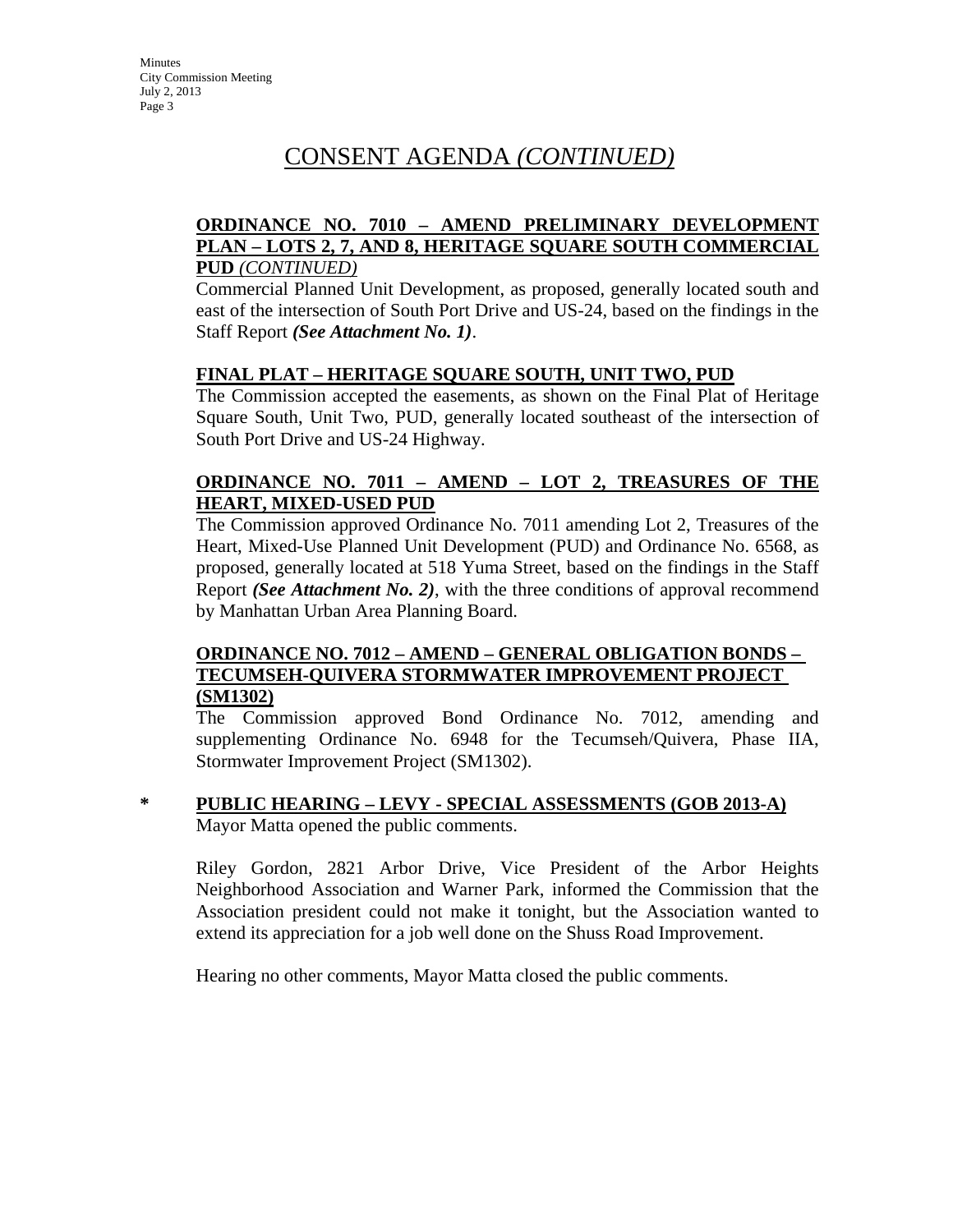### **FIRST READING – LEVY – SPECIAL ASSESSMENTS (GOB 2013-A)**

The Commission approved first reading of an ordinance levying special assessments against the benefiting properties in the following four (4) projects, which have been completed: *Manhattan Mennonite Church – Sanitary Sewer (SS0909; McCall Road – Street (ST0821); Shuss Road – Street (ST1111); and Claflin Road and Seth Child Road (Beechwood Terrace) Intersection – Street (ST1015).* 

### **FIRST READING – NO PARKING – 100 BLOCK OF NORTH 14TH STREET (EAST SIDE)**

The Commission approved first reading of an ordinance designating a "No Parking" zone along the east side of the 100 block of North 14th Street from its intersection with Central Park Road, thence south 150 feet.

### **\* FIRST READING – NO PARKING – 500 BLOCK OF LEAVENWORTH STREET (SOUTH SIDE)**

Commissioner Butler voiced concern with the elimination of parking to accommodate a bus stop location for the ATA Fixed Bus Route for a portion of the south side of the 500 block of Leavenworth Street.

Mayor Matta stated that he would vote no on this particular item.

After discussion and comments from the Commission, the Commission approved first reading of an ordinance designating a "No Parking" zone along the south side of the 500 block of Leavenworth Street from its intersection with Sixth Street, thence east 50 feet.

### **FIRST READING – NO PARKING – CENTRAL PARK ROAD (NORTH SIDE)**

The Commission approved first reading of an ordinance designating a "No Parking" zone along the north side of Central Park Road in City Park from the center line of North Manhattan Avenue, thence east 210 feet.

### **FIRST READING – REMOVE - NO PARKING EXCEPT SUNDAY – 400 BLOCK OF YUMA STREET (SOUTH SIDE)**

The Commission approved first reading of an ordinance removing the "No Parking Except Sunday" zone along the south side of the 400 block of Yuma Street.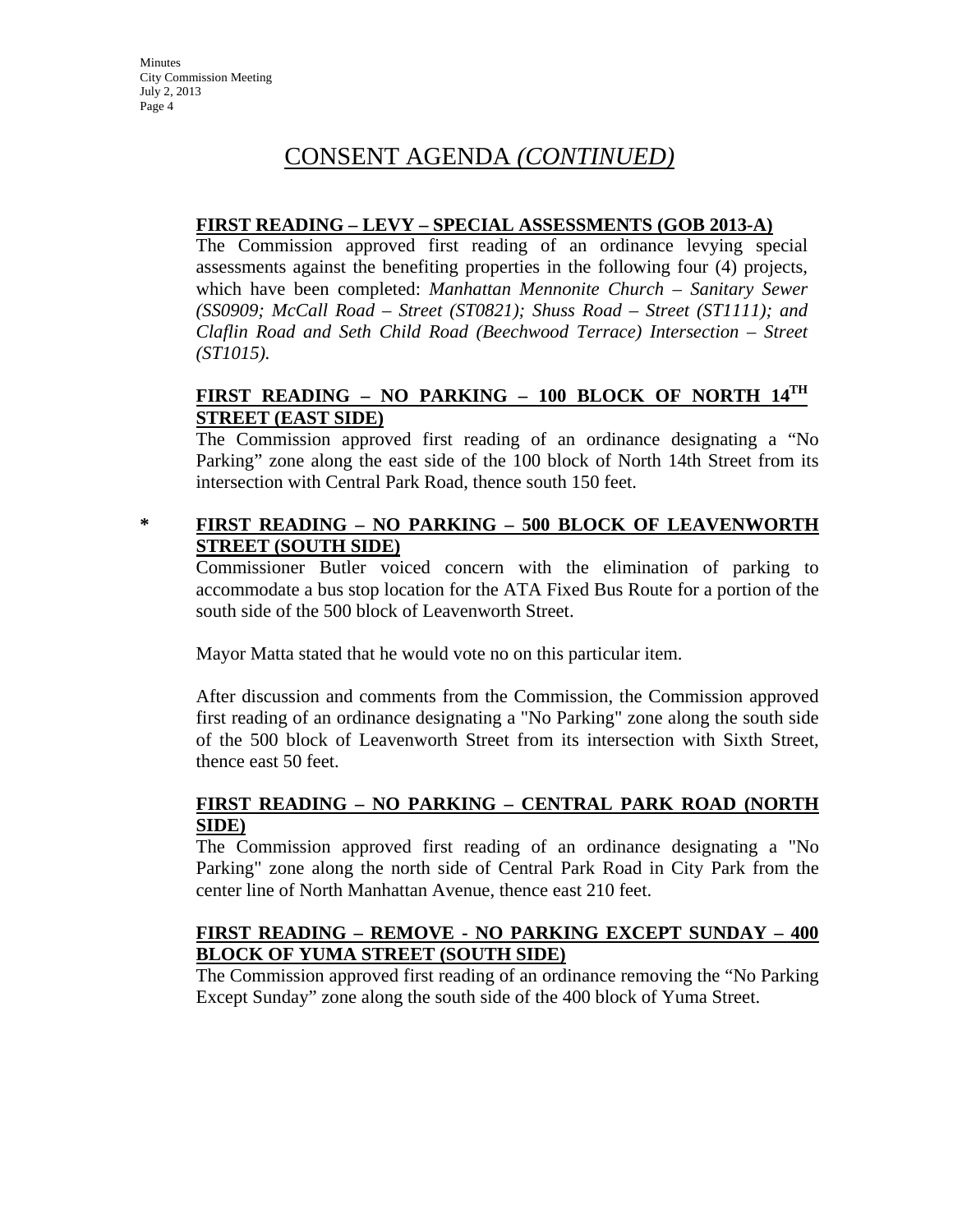### **RESOLUTION NO. 070213-A – CONSENT TO THE SALE – MANHATTAN TOWN CENTER**

The Commission approved Resolution No. 070213-A consenting to the sale of Manhattan Town Center in accordance with existing agreements, with continuing management by Urban Retail Properties, LLC.

### **RESOLUTION NO. 070213-B – PETITION – NORTHLAKE ADDITION, UNIT 1 – SANITARY SEWER (SS1311)**

The Commission found the petition sufficient and approved Resolution No. 070213-B finding the project advisable and authorizing construction for the Northlake Addition, Unit 1, Sanitary Sewer (SS1311) improvements.

### **RESOLUTION NO. 070213-C – PETITION – NORTHLAKE ADDITION, UNIT 1 – WATER IMPROVEMENTS (WA1313)**

The Commission found the petition sufficient and approved Resolution No. 070213-C finding the project advisable and authorizing construction for the Northlake Addition, Unit 1, Water (WA1313) improvements.

### **RESOLUTION NO. 070213-D – PETITION – NORTHLAKE ADDITION, UNIT 1 – STREET IMPROVEMENTS (ST1314)**

The Commission found the petition sufficient and approved Resolution No. 070213-D finding the project advisable and authorizing construction for the Northlake Addition, Unit 1, Street (ST1314) improvements.

#### **AGREEMENT – ENGINEERING SERVICES – NORTHLAKE ADDITION, UNIT 1 – SANITARY SEWER (SS1311), WATER (WA1313), AND STREET (ST1314) IMPROVEMENTS**

The Commission authorized the Mayor and City Clerk to execute an agreement with SMH Consultants, P.A., of Manhattan, Kansas, to perform professional services for the Northlake Addition, Unit 1, Sanitary Sewer (SS1311), Water (WA1313), and Street (ST1314) improvements.

### **REQUEST FOR QUALIFICATIONS – CONSTRUCTION ENGINEERING SERVICES – OLD BIG BLUE RIVER CHANNEL STORMWATER IMPROVEMENTS AND ENHANCEMENTS, PHASES III AND IV (SM1106)**

The Commission authorized City staff to advertise a Request for Qualifications (RFQ) for Construction Engineering Services for the Old Big Blue River Channel Stormwater Improvements and Enhancements, Phases III and IV (SM1106), located between McCall Road and Bluemont Avenue.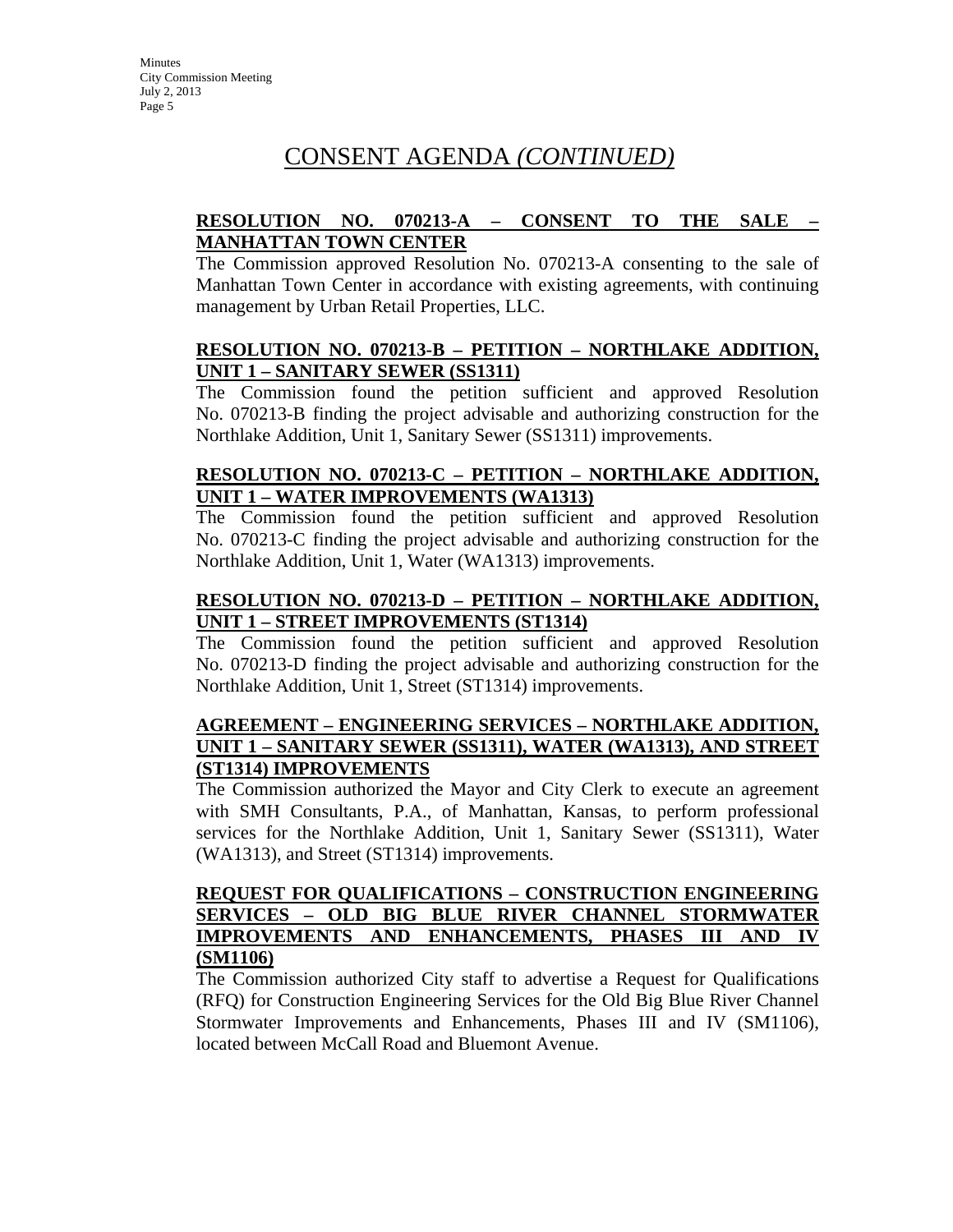#### **CHANGE ORDER NO. 2 – DOWNTOWN CORE IMPROVEMENTS (ST1203)**

The Commission approved Change Order No. 2 for the Downtown Core Improvements Project (ST1203) resulting in a net increase in the amount of \$121,300.00 (+4.9%) to the contract with Emery Sapp and Sons, Inc., of Kansas City, Missouri, for removal and replacement of the existing pedestrian light pole foundations, removal and replacement of the existing electrical conduit, and removal and replacement of the existing electrical wiring.

### **AWARD CONTRACT – TRIANGLE PARK SIDEWALK REPLACEMENT (CP1302, CU018P)**

The Commission accepted the Landscape Architect's Opinion of Probable Cost in the amount of \$35,550.00 for the Base Bid and \$14,820.00 for Bid Alternate 1, and authorized the Mayor and City Clerk to execute a construction contract, including the Base Bid and Bid Alternate 1 in the total amount of \$55,378.30, with R.M. Baril General Contractors, of Manhattan, Kansas, for the Triangle Park Sidewalk Replacement Project (CP1302, CIP #CU018P).

### **AWARD CONTRACT – STREET MAINTENANCE CONCRETE PANEL REPLACEMENT – AMHERST AVENUE AREA (ST1313)**

The Commission awarded a construction contract to Pavers, Inc., of Salina, Kansas, for the Street Maintenance Concrete Panel Replacement – Amherst Area (ST1313) in the total amount of \$466,837.32 and authorized the Mayor and the City Clerk to execute the contract.

### **AWARD CONTRACT – STREET MAINTENANCE CONCRETE PANEL REPLACEMENT – NORTHVIEW AREA (ST1315)**

The Commission awarded a construction contract to Pavers, Inc., of Salina, Kansas, for the Street Maintenance Concrete Panel Replacement – Northview Area (ST1315) in the total amount of \$350,656.29 and authorized the Mayor and the City Clerk to execute the contract.

#### **AWARD CONTRACT – HAYES DRIVE PAVEMENT MARKING (ST1308)**

The Commission rejected the bid in the amount of \$88,185.75 from 3-M Company, Inc., of St. Paul, Minnesota, and approved and authorized the Mayor and City Clerk to execute a negotiated contract in the amount of \$50,000.00 with 3-M Company, Inc., for the Hayes Drive Pavement Marking project (ST1308) from Sarber Lane to Casement Road.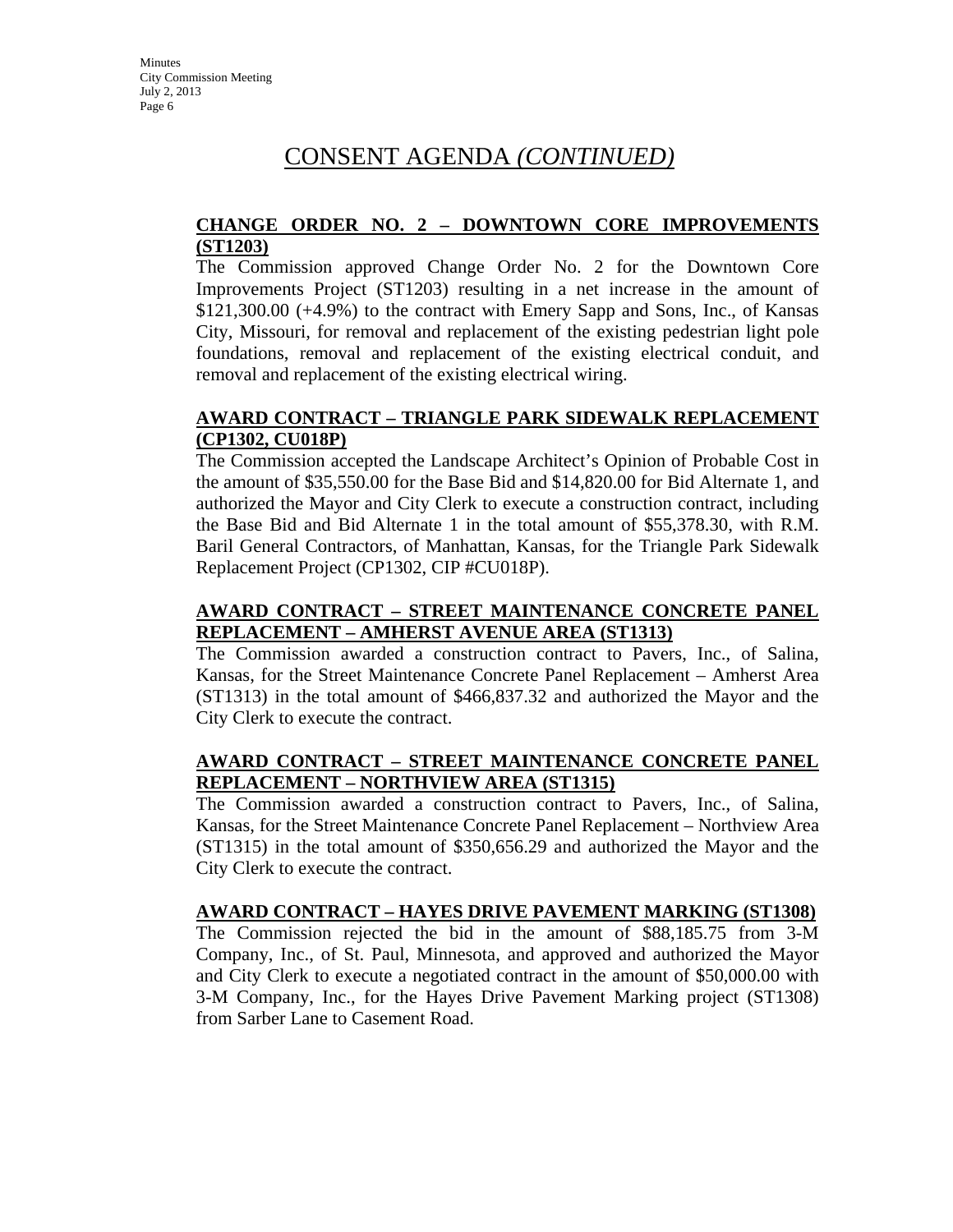#### **\* RESOLUTION NO. 070213-E – ISSUE GENERAL OBLIGATION BONDS – 17TH STREET IMPROVEMENTS PROJECT (ST0824)**

Item was moved to the end of the General Agenda at the request of Commissioner McCulloh so that the Commission could recess into Executive Session.

#### **AMEND – 2012 CDBG ANNUAL ACTION PLAN**

The Commission approved the substantial amendment to remove the USD 383 Family Literacy Connection Expansion Project from the CDBG 2012 Annual Action Plan, and redistributed the surplus created by this action to CDBG 2013 rehabilitation and infrastructure projects.

#### **BOARD APPOINTMENTS**

The Commission approved appointments by Mayor Matta to various boards and committees of the City.

#### *City/University Special Projects Fund Committee*

Re-appointment of Dolly Gudder, 531 Ratone Lane, to a two-year Citizen term. Ms. Gudder's term begins immediately, and will expire June 30, 2015.

Re-appointment of Eileen Meyer, 2429 Buena Vista Drive, to a two-year Citizen term. Ms. Meyer's term begins immediately, and will expire June 30, 2015.

#### *Historic Resources Board*

Appointment of Betty Mattingly, 1004 Oaktree Place, to a three-year Interior Architect term. Ms. Mattingly's term begins immediately, and will expire April 30, 2016.

#### *Joint Corrections Advisory Board*

Appointment of Jayme Morris-Hardeman, 1822 Laramie Street, to a two-year Adult term. Ms. Morris-Hardeman's term begins immediately, and will expire June 30, 2015.

Appointment of Jayme Morris-Hardeman, 1822 Laramie Street, to a three-year Juvenile term. Ms. Morris-Hardeman's term begins immediately, and will expire June 30, 2015.

#### *Parks And Recreation Advisory Board*

Re-appointment of Dave Schafer, 2104 Fox Meadows, to a four-year term. Mr. Schafer's term begins immediately, and will expire June 30, 2017.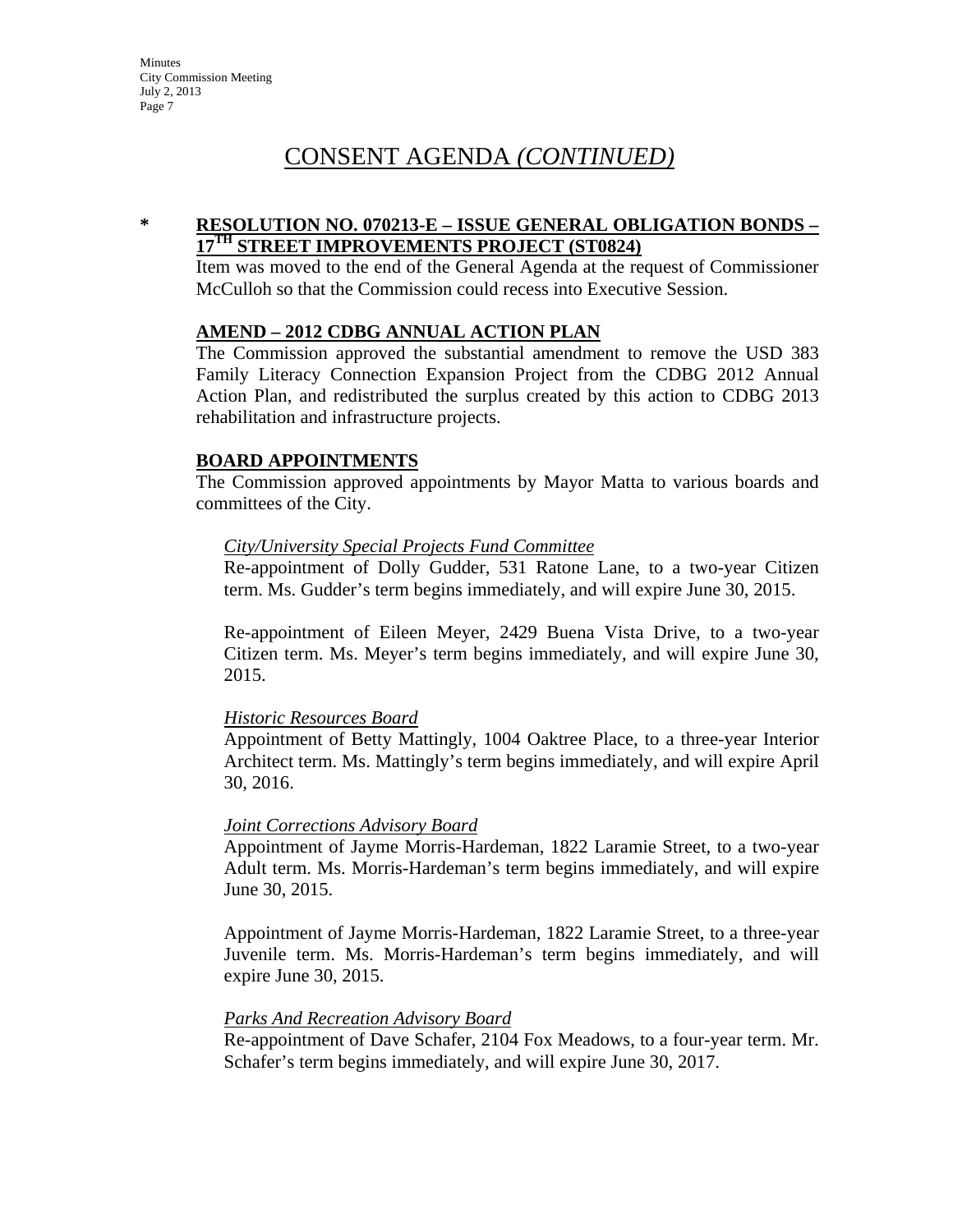# CONSENT AGENDA *(CONTINUED)*

#### **BOARD APPOINTMENTS** *(CONTINUED)*

*Social Services Advisory Board*

Re-appointment of Robin Hays, 2606 Casement Road, to a three-year term. Ms. Hays' term begins immediately, and will expire June 30, 2016.

After discussion and comments from the Commission, Commissioner McCulloh moved to approve the consent agenda and to move Item Q, RESOLUTION NO. 070213-E – ISSUE GENERAL OBLIGATION BONDS  $-17<sup>th</sup>$  STREET IMPROVEMENTS PROJECT (ST0824), to the end of the general agenda. Commissioner Reddi seconded the motion. On a roll call vote, motion carried 5-0, with the exception of Item I-2, FIRST READING – NO PARKING – 500 BLOCK OF LEAVENWORTH STREET (SOUTH SIDE), which carried 3-2 with Mayor Matta and Commissioner Butler voting against the item.

# GENERAL AGENDA

### **REQUEST FOR QUALIFICATIONS (RFQ) - UPDATE - MANHATTAN URBAN AREA COMPREHENSIVE PLAN**

Karen Davis, Director of Community Development, presented background information and an overview of the item. She then responded to questions from the Commission and provided additional information regarding the make-up of the steering committee and potential stakeholders, the process and schedule, and responded to additional questions on the potential to work with the Metropolitan Planning Organization for transportation planning.

Ron Fehr, City Manager, provided additional information regarding the item. He informed the Commission on the costs and funding sources projected to pay for the update to the Comprehensive Plan.

Philip Kvasnica, 3426 Chimney Rock Road, voiced concern with the new housing units that were built for the returning personnel with Fort Riley and asked if those are filled.

After comments from the Commission, Ron Fehr, City Manager, responded to questions regarding housing and stated that residential rental rates last reported by the Riley County Appraiser's Office in Manhattan indicated about a 95% occupancy.

After additional discussion and comments from the Commission, Commissioner Jankovich moved to authorize City Administration to solicit professional services for an update of the Manhattan Urban Area Comprehensive Plan and related projects with a Commissioner representative appointed for the consultant selection and in this case, Commissioner Butler. Commissioner McCulloh seconded the motion. On a roll call vote, motion carried 5-0.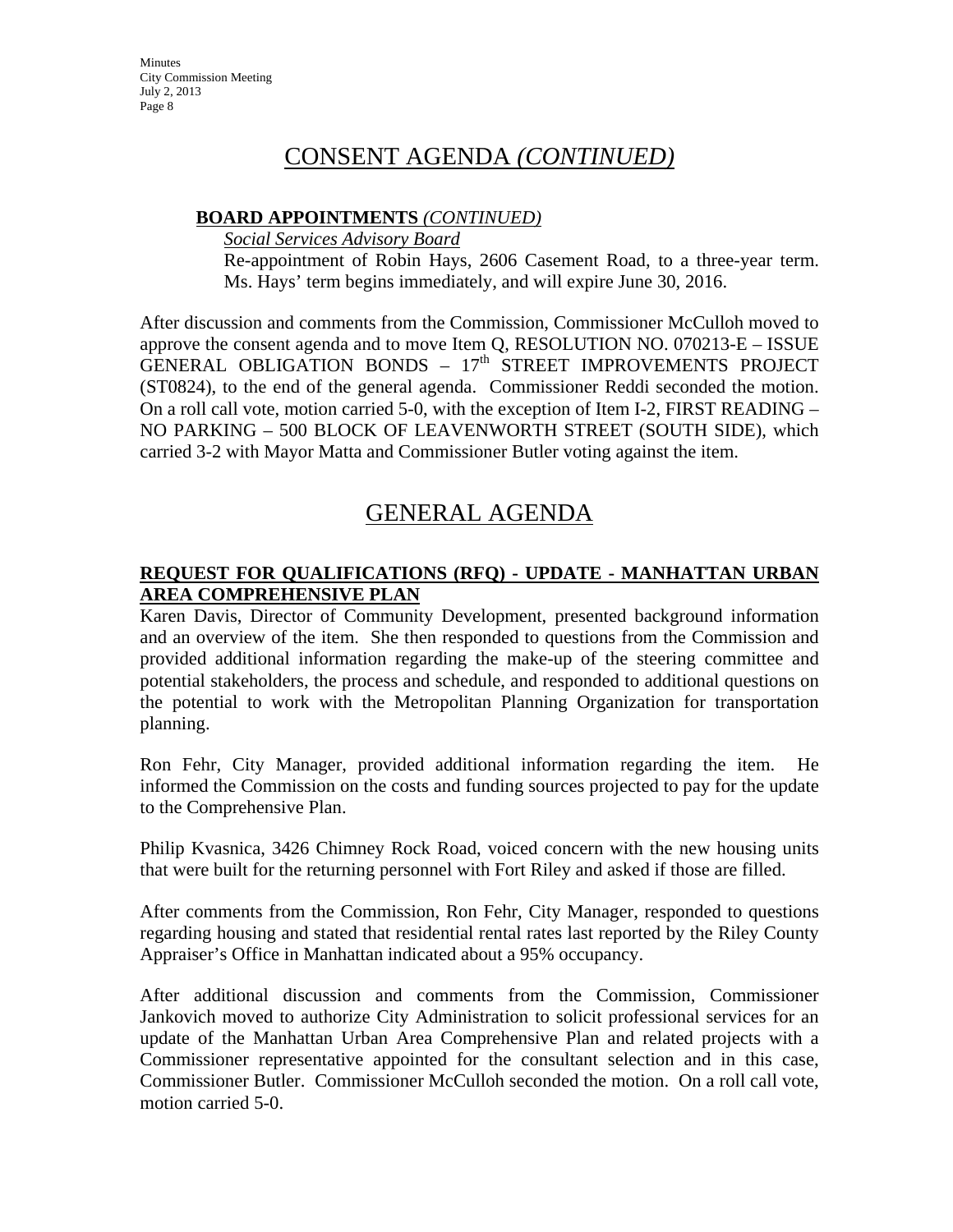### **ITEM REMOVED FROM CONSENT AGENDA**

## **RESOLUTION NO. 070213-E - ISSUE GENERAL OBLIGATION BONDS - 17TH STREET IMPROVEMENTS PROJECT (ST0824)**

The Commission and City staff discussed the timing for the two remaining items.

At 7:30 p.m., Commissioner McCulloh moved to recess into Executive Session until 7:40 p.m. for the purpose of preliminary discussions related to the acquisition of real estate. Commissioner Jankovich seconded the motion. On a roll call vote, motion carried  $5-0.$ 

At 7:40 p.m., the Commission reconvened with Mayor Matta and Commissioners Butler, McCulloh, Reddi, and Jankovich in attendance.

After discussion, Commissioner McCulloh moved to approve Item Q: Resolution No. 070213-E authorizing the issuance of General Obligation Bonds and authorize City Administration to finalize and the Mayor and City Clerk to execute agreements for acquisition of real estate from Kansas State University Foundation and from the Northern Flint Hills Audubon Society for the  $17<sup>th</sup>$  Street Improvements Project (ST0824). Commissioner Jankovich seconded the motion. On a roll call vote, motion carried 5-0.

## **EXECUTIVE SESSION**

At 7:41p.m., Commissioner Jankovich moved to recess into Executive Session until 8:05 p.m. for the purpose of discussing matters, that presently need to remain confidential, and are related to employer-employee negotiations between City Administration and Local 2275, International Association of Fire Fighters, the Union representing certain members of the Manhattan Fire Department. Commissioner Reddi seconded the motion. On a roll call vote, motion carried 5-0.

At 8:05 p.m., the Commission reconvened with Mayor Matta and Commissioners Butler, McCulloh, Reddi, and Jankovich in attendance.

#### **ADJOURNMENT**

At 8:05 p.m., the Commission adjourned.

MMC, City Clerk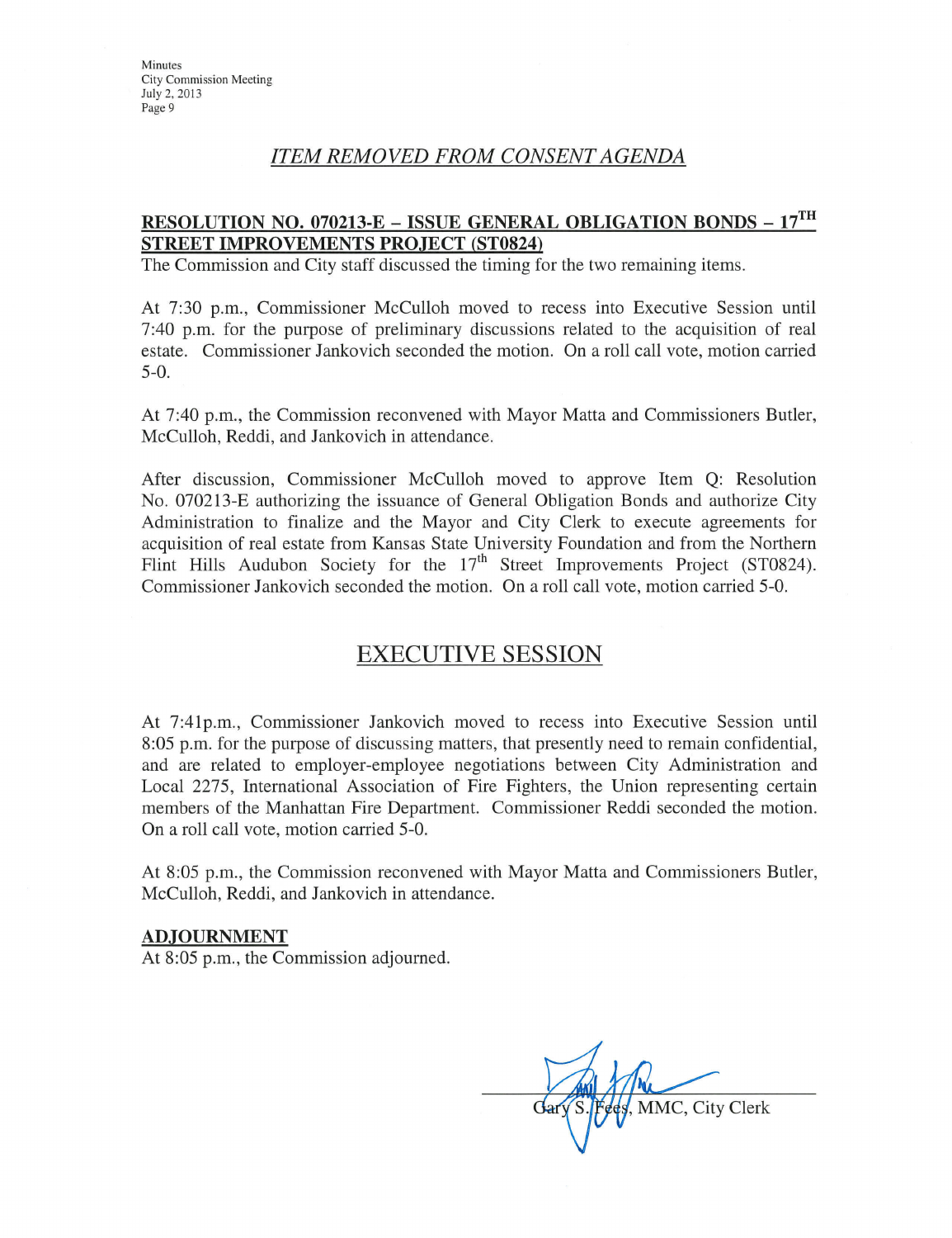**Minutes** City Commission Meeting July 2, 2013 Page 10

### **AN AMENDMENT OF AN ORDINANCE AND THE APPROVED PRELIMINARY DEVELOPMENT PLAN, PROPOSED AS A FINAL DEVELOPEMNT PLAN.**

# **BACKGROUND**

**PROPOSED AMNENDMENT:** Amend Ordinance No. 6607 and the approved Preliminary Development Plan of Lots 2, 7, and 8, Heritage Square South Commercial Planned Unit Development, to allow for a proposed Aaron's Rental retail store on Lot 2 and a proposed Midway Wholesale business on Lots 7 and 8. Other site improvements include, but are not limited to, signs, landscaping, lighting, and other improvements. The amendment is proposed as a Final Development Plan.

**The proposed amendment is required** because Condition No. 11, Ordinance No .6607, states, *An amendment(s) of the PUD shall be submitted for review and approval, prior to issuance of any necessary permits for development on Lots 2, 3, 4, 5, 7, 8 and 10.*

**APPLICANT:** Schultz Construction – Brett Ballou.

**OWNER:** Heritage Square Land Company, LLC – Tim Schultz Member.

**ADDRESS:** 1213 Hylton Heights Road, Suite 129, Manhattan, KS 66502.

**LEGAL DESCRIPTION:** Lots 2, 7 and 8 Heritage Square South PUD a Commercial Planned Unit development, in the City of Manhattan, Pottawatomie County, Kansas.

## **LOCATION:**

- Aaron's Rental retail store: generally located approximately 230 feet east of the intersection of South Port Drive and South Port Drive along the north side of the street.
- Midway Wholesale: generally located south of Tractor Supply Store along the south side of South Port Drive.

### **AREA:**

- Lot  $2 61,374$  square feet (1.41 acres). Lot 2 has proposed to be replatted with the adjacent Lot 3 to create Heritage Square South, Unit Two. The area reflects the proposed lot dimensions. The current lot is 64,867 square feet (1.49 acres)
- Lot  $7 & 8 136,886$  square feet (3.143 acres).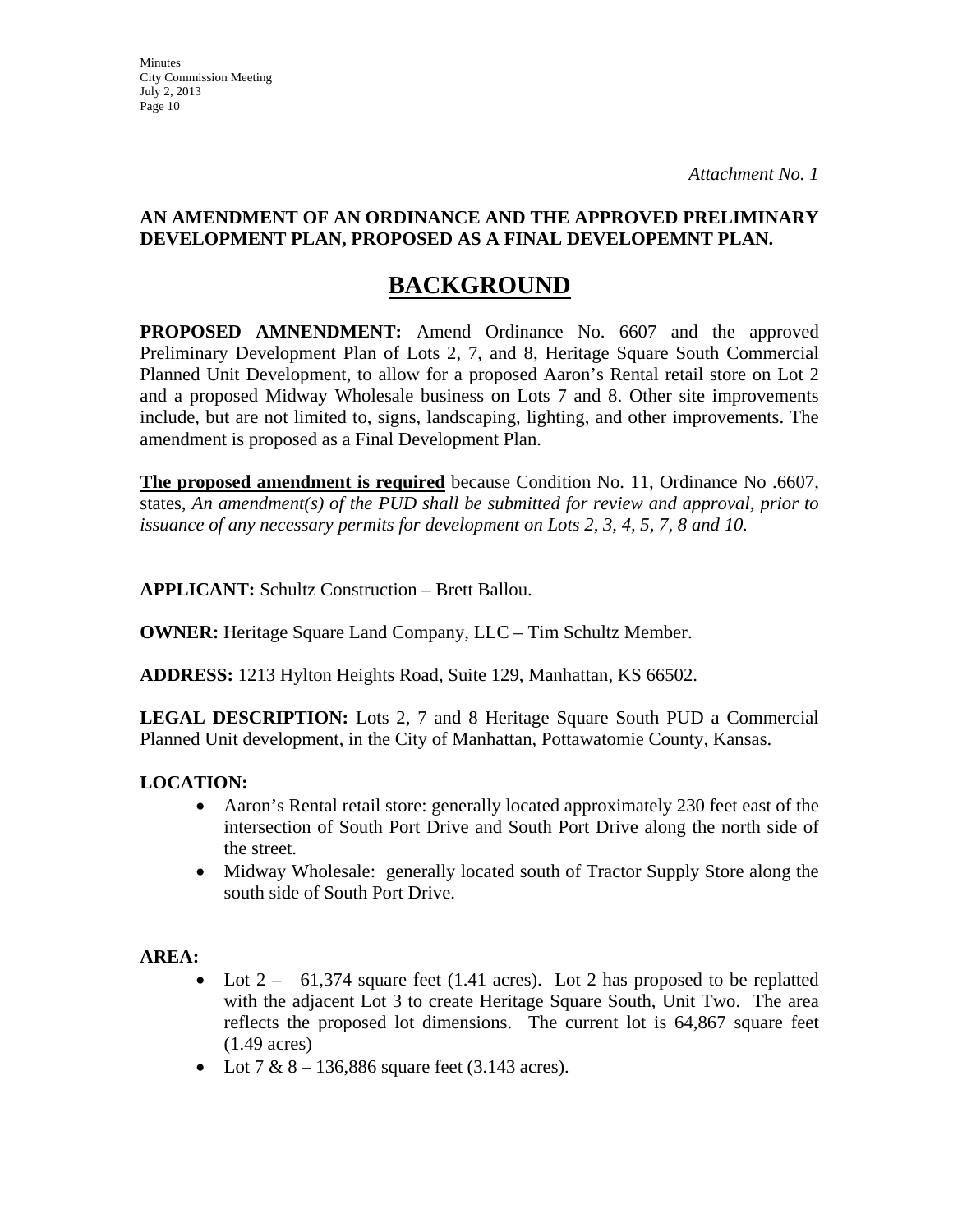#### **DATE OF NEIGHBORHOOD MEETING:** April 16, 2013.

#### **DATE OF PUBLIC NOTICE PUBLICATION:** Monday, May 13, 2013.

## **DATE OF PUBLIC HEARING: PLANNING BOARD:** Monday, June 3, 2013. **CITY COMMISSION:** Tuesday, June 17, 2013.

## **EXISTING PUD**

#### **Ordinance No. 6607**

The Heritage Square South Commercial Planned Unit Development, and Ordinance No. 6607, approved February 6, 2007, is subject to the following conditions of approval:

- 1. Permitted uses shall include all of the Permitted Uses and Conditional Uses allowed in the C-5, Highway Service Commercial District, except for Adult Businesses and Commercial off-street parking lots as a Principal Use. Additional Permitted Uses include: Antique shops; Apparel stores; Blueprinting, desktop publishing, and photocopying establishments; Book stores; Camera and photographic supply stores; Carpet and rug stores; China and glassware stores; Department stores; Farm and ranch supply stores; Florist shops; Furrier shops; Governmental buildings; Hardware stores; Hobby shops; Motel; Medical clinic; Outdoor seating for restaurants; and Tavern.
- 2. Landscaping and irrigation shall be provided pursuant to a Landscaping Performance Agreement between the City and the owner, which shall be entered into prior to issuance of a building permit.
- 3. All landscaping and irrigation shall be maintained in good condition.
- 4. Light poles shall be provided as described in the application documents. Exterior building lighting shall be provided as proposed and be of a cut-off design, so as to not cast direct light or glare onto streets or adjacent property.
- 5. Ground Signs shall be permitted and constructed as proposed.
- 6. Wall signs shall be permitted as proposed.
- 7. One (1) pole sign shall be permitted per lot on Lots 6, 7, 8 and 10, and no pole signs shall be permitted on Lots 1, 2, 3, 4, 5 and 9. Pole signs shall have a maximum total height of 50 feet above the ground; shall not exceed a maximum total 120 square feet in area; and shall include skirting of the pole. The skirting and the base of pole signs shall include materials and architectural quality similar to those of the associated principal building such as brick, stone and/or stucco; and, pole signs shall include an enhanced landscaped area around the base.
- 8. Exempt signage shall be permitted as described in Article VI, Section 6-104  $(A)(1),(2),(4),(5),(7)$  and  $(8)$ ; and Section 6-104  $(B)(2)$ , of the Manhattan Zoning Regulations. Temporary sales aids and portable signs, as described in Article VI, Signs, of the Manhattan Zoning Regulations, shall be prohibited.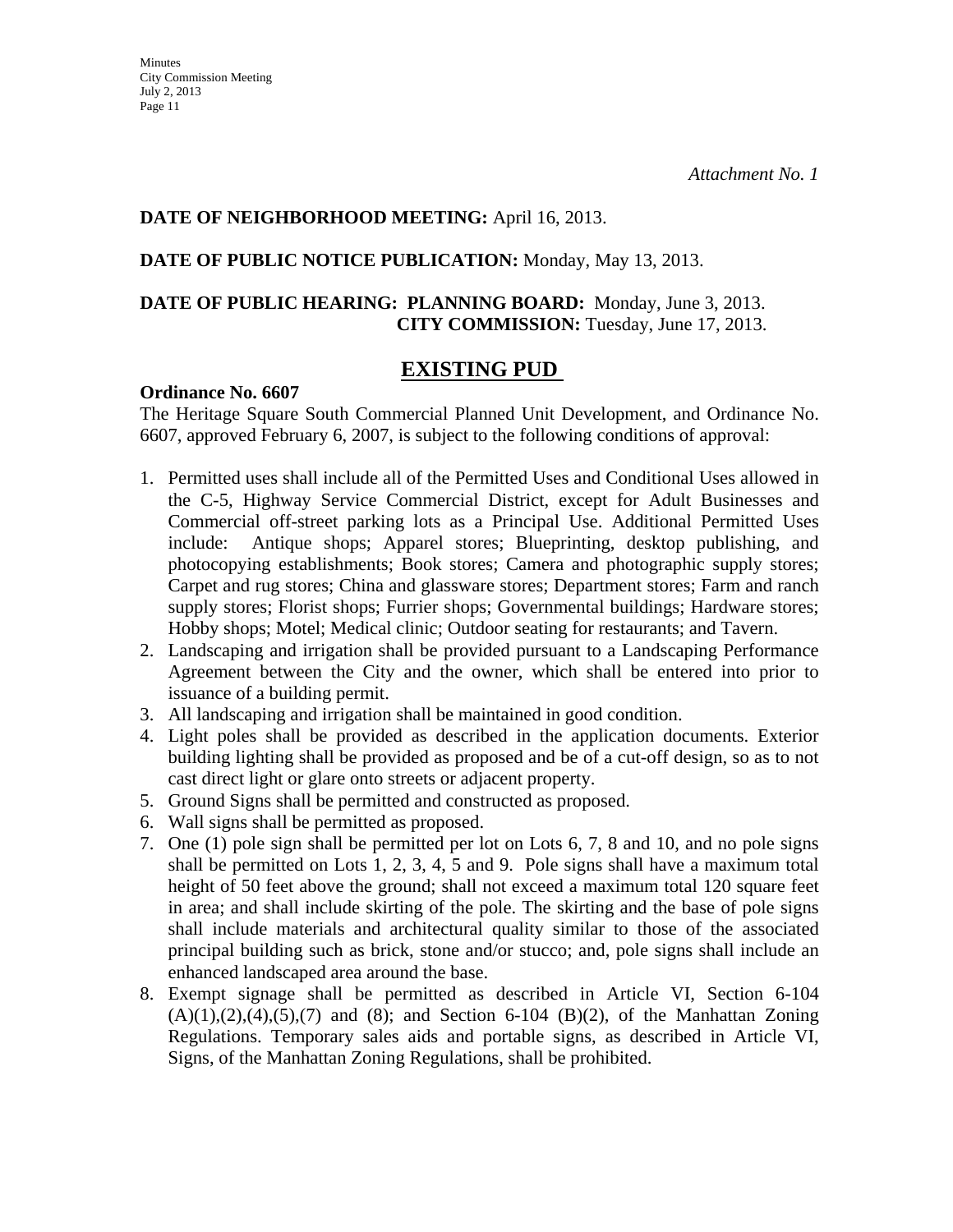- 9. Traffic and drainage improvements to US-24 shall be provided as required by the Kansas Department of Transportation, and the applicant shall submit with the Final Plat either the approved access permit, or a letter from a KDOT representative authorizing the project based on the approved concept.
- 10. Drainage improvements shall be provided as proposed in the application documents and as per the City Engineer's requirements.
- 11. An amendment(s) of the PUD shall be submitted for review and approval, prior to issuance of any necessary permits for development on Lots 2, 3, 4, 5, 7, 8 and 10.

#### **Permitted Uses**

The Permitted Uses in the PUD are set out above in Condition No. 1.

# **PUD AMENDMENT AND PROPOSED IMPROVEMENTS ON LOT 2 – AARON'S RENTAL CENTER**

**Proposed Use and Building:** An approximate 80 foot by 100 foot commercial building for an Aaron's rental store is proposed. The 7,970 square feet of interior floor area is divided into the showroom, offices, storage, restrooms and break rooms. The front of the building faces U.S. Highway 24, with the rear of the building facing to the south towards South Port Drive. Deliveries will be received on the south side of the building. The building will be approximately twenty (20) feet tall, with an eight (8) foot tall parapet. Looking at the front façade, the building will appear to be twenty-eight (28) feet tall.

The exterior finish materials will consist of a brick band below the windows, EIFS (exterior insulation and finish system) and metal paneling above the doorway and on the parapet. The building colors will be brown colored brick, tan EFIS and the Aaron's corporate blue metal mansard and parapet.

 A screened in trash enclosure is proposed to the south of the building. The proposed screened trash enclosure is described below.

The site is a through lot fronting onto U.S. Highway 24 and South Port Drive. Access is prohibited along U.S. Highway 24. The north property line along the highway is by definition considered a rear lot line. The proposed building will be setback approximately seventy-five (75) feet from this property line. The south property line along South Port Drive is a front lot line, with an approximately sixty (60) foot setback. The building will be setback roughly ninety-five (95) feet from the west property line and eight (80) feet from the east property line.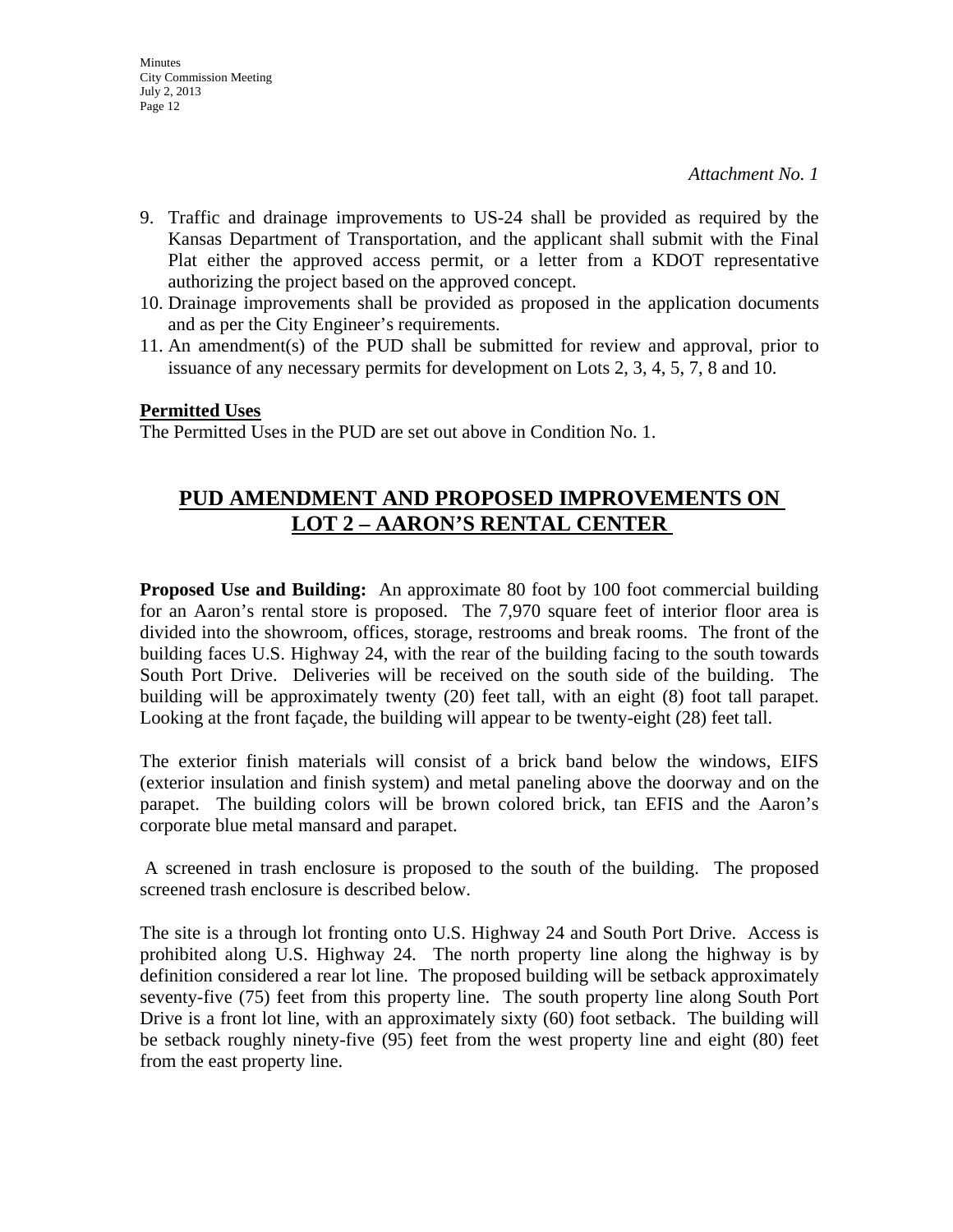*Attachment No. 1*

The site is part of the Heritage Square South, Unit Two Final Plat, which shifts the adjoining property line between the site and Lot 3 (Dollar General) fifteen (15) feet to the east. A thirty (30) foot wide utility easement is platted along the north property line. A ten (10) foot wide utility easement is platted along the east property line and a fifteen (15) foot utility easement is along the south property. The site will abut a twenty-five (25) foot wide utility easement on the adjacent lot.

**Proposed Signs:** Five (5) signs are proposed on the front façade of the building, with a total of 186 square feet of sign area. The main sign will be centrally located on the parapet and be 144 square feet in area. Four (4) small signs will be on the parapet, two (2) on either side of the main sign. The two (2) smaller sign to the west of the main sign will each be 10.5 square feet in area. The two (2) smaller signs to the east of the main sign will be twelve (12) feet and nine (9) feet.

A ground sign is proposed along the south side of US-24 Highway and set back approximately 30 feet from the north property lot line due to a 30 foot wide utility easement. The sign will be six feet, nine inches tall on a one foot, six inch tall brick base (a total of eight feet, three inches tall) and six feet wide. The brick base will match the building's brick accents.

**Proposed Lighting:** Exterior lighting will consist of full cutoff, building wall packs on all four (4) sides of the proposed building. No parking lot light poles are proposed for the development.

# **PUD AMENDMENT AND PROPOSED IMPROVEMENTS ON LOTS 7 & 8 – MIDWAY WHOLESALE**

**Proposed Use and Building:** Midway Wholesale has proposed to develop Lots 7 and 8 to include two buildings and a fenced in materials and equipment storage area. The east building will be approximately 8,000 square feet in floor area with a showroom, business offices and warehouse space. Standard doors and large overhead doors will be located on the west side of the building. A loading dock will be located on the southwest side of the building. The exterior materials of the east building will be grey colored metal siding. A cultured stone band will be present below the windows on the north façade and a portion of the east and west façade towards the front of the building. The building will be approximately twenty-three (23) feet at the peak of the roof.

The west building will have approximately 11,700 square feet of floor area and will be used as warehouse space. The building will have overhead doors on both the east and west side of the structure. A loading dock will be located on the southeast side of the structure. The warehouse's exterior materials will be entirely metal siding. The building will be approximately twenty-three  $(23)$  feet at the peak of the roof.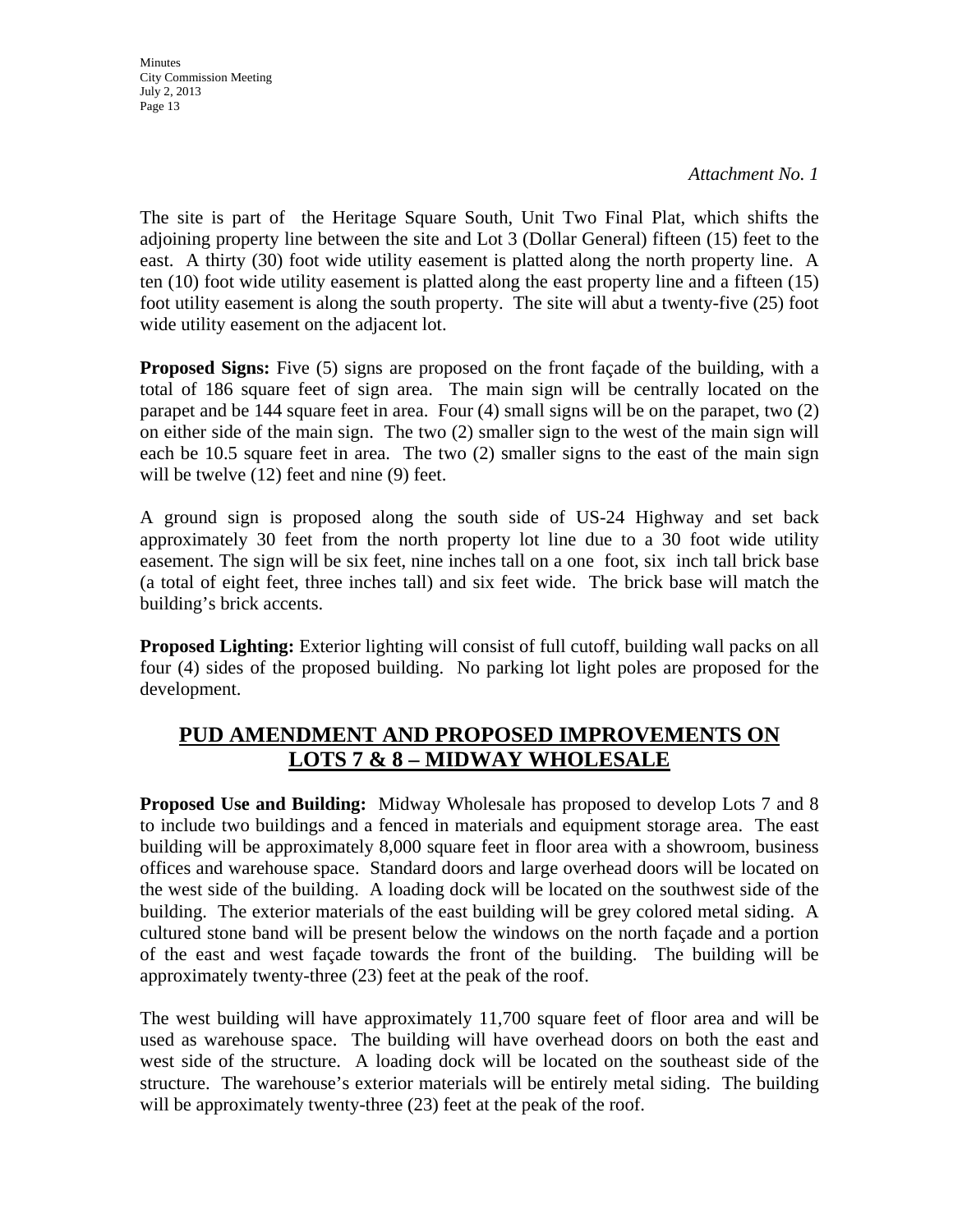*Attachment No. 1*

The east building will be approximately thirty-eight (38) feet from the front property line along South Port Drive, sixty-three (63) feet from the east property line, and over 580 feet to the west property line.

The west building will be 120 feet from the front property line along South Port Drive, over 340 feet from the east property line, approximately eighteen (18) feet from the south property line and over 220 feet from the west property line.

The majority of the site will be fenced in creating a secured equipment and materials storage yard. Additional details of the fence are provided below.

**Proposed Signs:** One wall sign is proposed on the north façade of the showroom building (east building). The area designated for the wall sign is six (6) feet by twenty-four (24) feet, for a total area of 144 square feet. A second wall sign is proposed on the west façade of the showroom building (east building). The sign will be six (6) feet by six (6) feet, for a total area of 36 square feet.

**Proposed Lighting:** Illumination of the development will consist of exterior lights on the two (2) buildings. Two (2) types of light are proposed. On the north, east and south side of the showroom building, full cut off wall packs are proposed. On the east side of the showroom and east, west and north side of the warehouse will be flood lights. The south side of the warehouse is not proposed to have light fixtures on it.

# **MATTERS TO BE CONSIDERED WHEN AMENDING A PLANNED UNIT DEVELOPMENT**

**1. WHETHER THE PROPOSED AMENDMENT IS CONSISTENT WITH THE INTENT AND PURPOSE OF THE APPROVED PUD, AND WILL PROMOTE THE EFFICIENT DEVELOPMENT AND PRESERVATION OF THE ENTIRE PUD:** The proposed amendment is consistent with the intent and purpose of the approved commercial PUD intended to consist of a broad range of highway service and retail uses. The approved PUD shows a commercial building footprint and parking on Lot 2, 7 and 8, but no other information was provided with the initial rezoning. The proposed amendment will promote the efficient development of the site, and PUD, by allowing construction of a retail use intended to be part of the retail and commercial shopping area.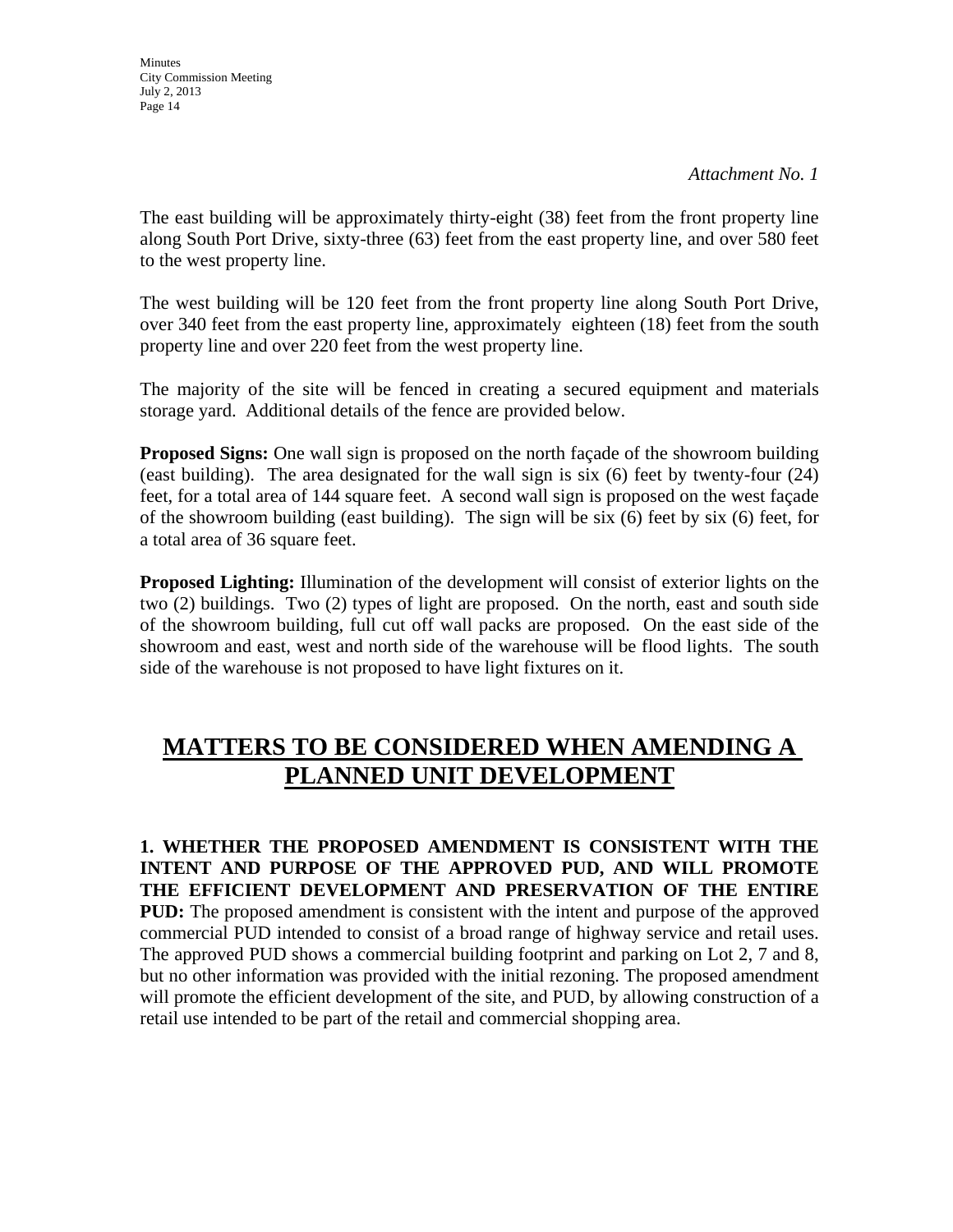**2. WHETHER THE PROPOSED AMENDMENT IS MADE NECESSARY BECAUSE OF CHANGED OR CHANGING CONDITIONS IN OR AROUND THE PUD, AND THE NATURE OF SUCH CONDITIONS:** The amendment is made necessary because Condition No. 11, of Ordinance No. 6607, requires an amendment of the PUD prior to issuance of any permits for development. The PUD has begun developing and the amendment is a result of the increase in demand in the commercial development.

**3. WHETHER THE PROPOSED AMENDMENT WILL RESULT IN A RELATIVE GAIN TO THE PUBLIC HEALTH, SAFETY, CONVENIENCE OR GENERAL WELFARE, AND IS NOT GRANTED SOLELY TO CONFER A SPECIAL BENEFIT UPON ANY PERSON:** The proposed amendment will result in a gain to the public by allowing development of a vacant lots of land. The amendment is necessary because of a condition of the approval of the PUD and not because the amendment will confer a special benefit to any person.

# **ADDITIONAL MATTERS TO BE CONSIDERED WHEN AMENDING A PLANNED UNIT DEVELOPMENT**

### **Lot 2, Aaron's Rental**

- **1. LANDSCAPING:** The majority of the front, side and rear yards are grass lawn areas. Deciduous trees are to be located along the side yards. Foundation planting beds and parking lot islands are proposed with decorative bushes and perennial ornamental grasses. The proposed landscape will be watered by an underground irrigation system.
- **2. SCREENING:** A six (6) foot tall split-faced cinder block wall is proposed to enclosed the trash dumpster. The wall will also include a double set of swinging gates to fully enclose the area.

No other screening is proposed on the site.

**3. DRAINAGE:** The majority of the stormwater runoff will sheet flow to the north towards an open ditch along U.S. Highway 24. Runoff from the proposed building and off-street parking lot will be directed to a concrete flume, which will then deposit the stormwater into the adjacent ditch. The southernmost portion of the site will sheet flow to South Port Drive, where it will be collected in the street gutter and storm sewer system.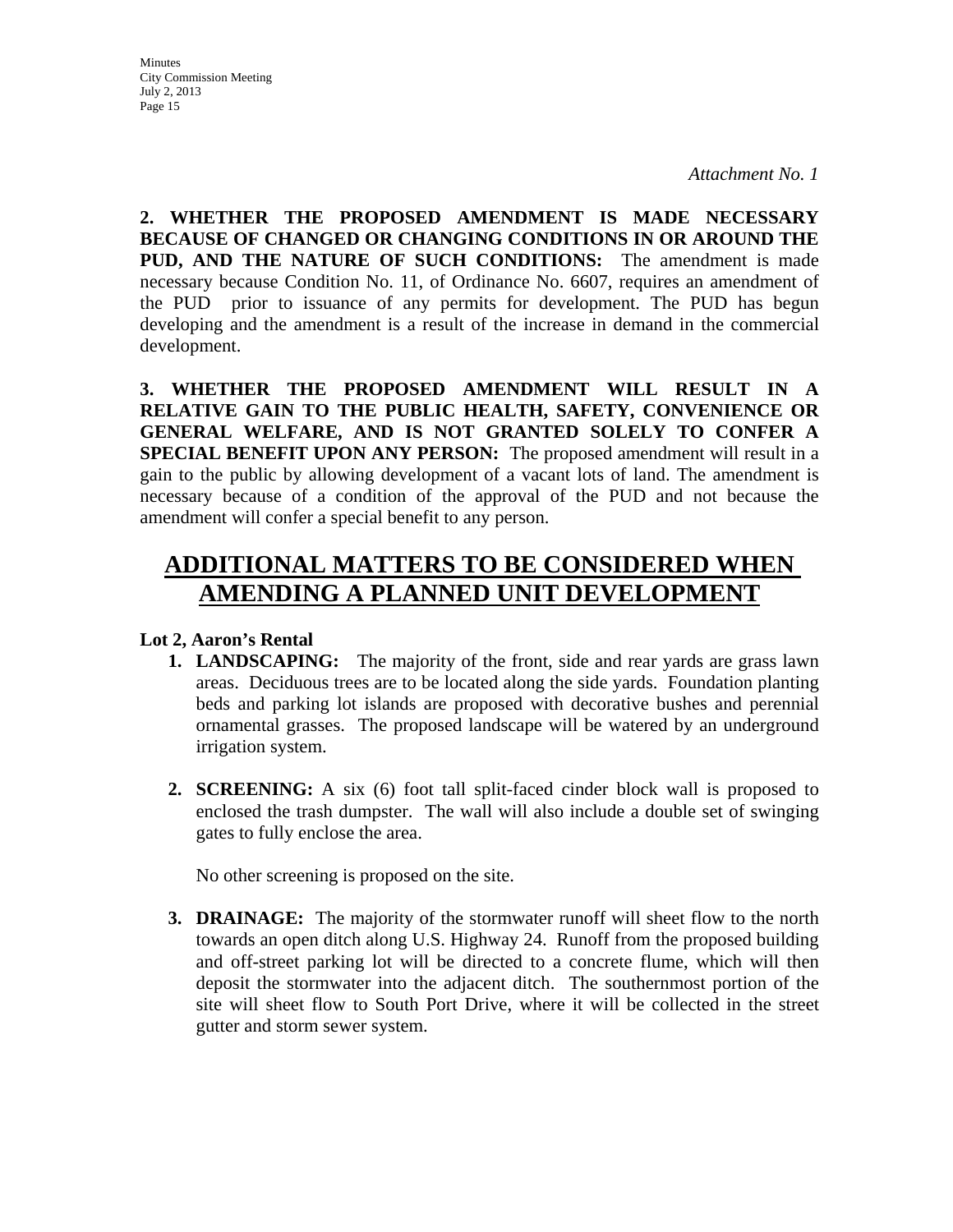**4. CIRCULATION**: The existing street system provides an internal circulation plan which is safe, convenient and efficient for movement of goods, motorists, and pedestrians. Conflicts between motorists and pedestrians are minimized.

Public Access. Pedestrians will be accommodated by sidewalks that will be constructed throughout the development located along one side of streets, as the development builds out.

As a part of Lot 2 development, public sidewalk will be constructed in the South Port Drive right-of-way to the south of Lot 2, with a pedestrian connection from the public sidewalk to an internal pedestrian sidewalk on the south and west side of the building, which leads to the front door.

Traffic. In 2006, a Traffic Report was submitted and accepted by the City Engineer. Access to the development is from U.S.-24 Highway onto a main entry drive to the internal streets of the development, which connect to the east and west of the PUD. Major highway improvements including left turning lanes, a traffic signal and closure of two existing median crossings, were constructed.

Off-Street Parking. Twenty-four (24) off-street parking spaces are required and are provided.

- **5. OPEN SPACE/LANDSCAPED AND COMMON AREA:** No common area is proposed. Landscaped space is approximately 60% of the site's coverage.
- **6. CHARACTER OF THE NEIGHBORHOOD:** The highway corridor is a service commercial neighborhood characterized primarily by individual building sites. Open sales display lots of vehicles and equipment are a common feature of the corridor.

### **Lot 7 & 8, Midway Wholesale**

**1. LANDSCAPING:** The front yard, east side yard and a portion of the rear yard will primarily grass lawn area. The landscape plan notes lawn area along South Port Drive will be irrigated. The grass areas on the east and south side of the site will not be irrigated. A planter bed will be along the north façade of the building and will consist of ornamental shrubs and grasses. Deciduous and evergreen trees are proposed in the front yard area.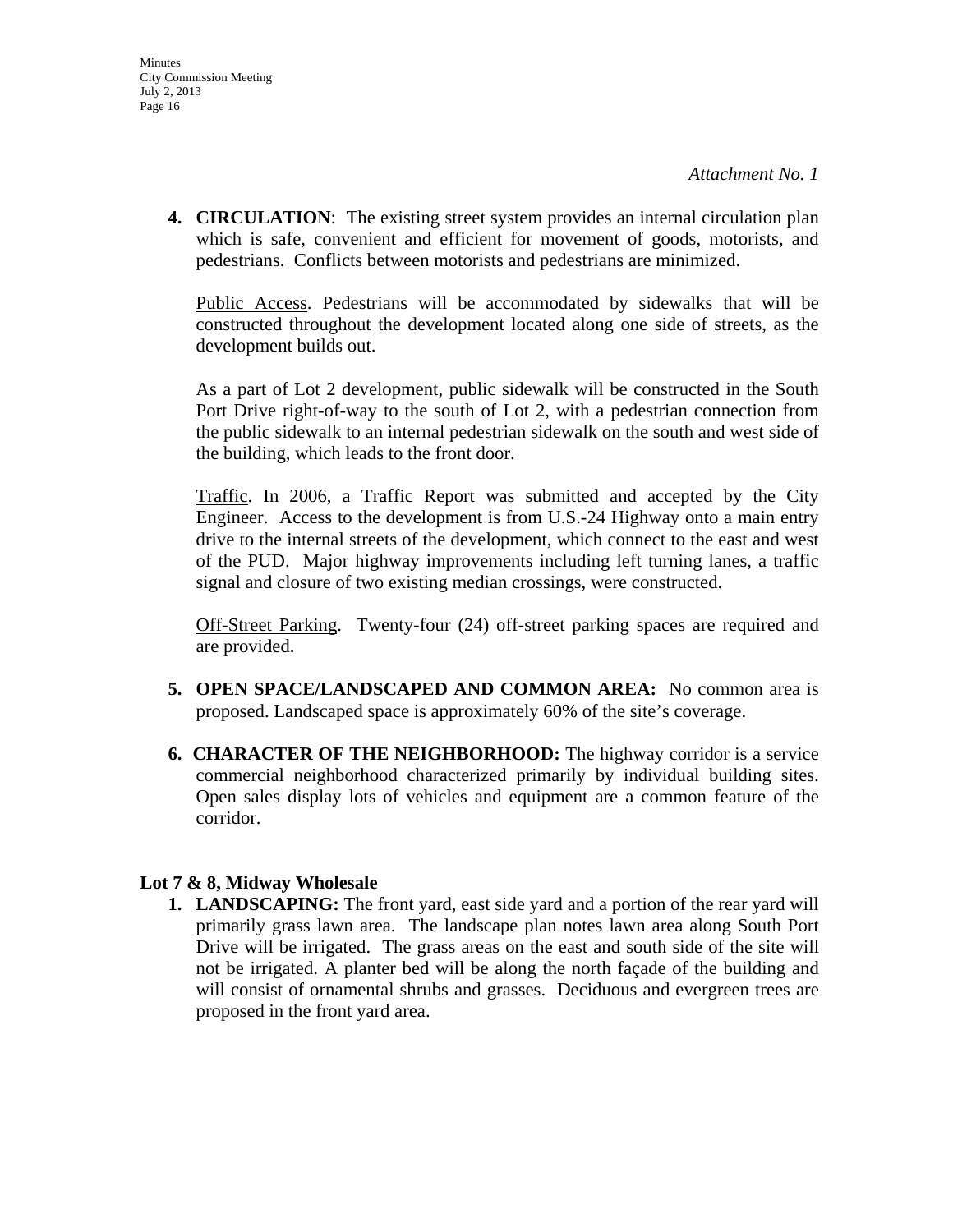- **2. SCREENING:** The equipment and materials storage area will be enclosed with a six (6) foot tall chain link fence with screening slats. The fence will enclose all areas of the storage area, with the exception of the off-street parking lot.
- **3. DRAINAGE:** The site will drain towards South Port Drive where it will be collected by the stormwater sewer system or drain to the south towards a drainage ditch along the Union Pacific Railroad right-of-way.

Sump pumps are proposed in the lowered loading dock areas to pump the collected stormwater and pump it into the paved parking lot, where it will sheet flow towards the street to the north

**4. CIRCULATION**: The existing street system provides an internal circulation plan which is safe, convenient and efficient for movement of goods, motorists, and pedestrians. Conflicts between motorists and pedestrians are minimized.

Public Access. Pedestrians will be accommodated by sidewalks that will be constructed throughout the development located along one side of streets, as the development builds out.

As a part of the development of Lots 7  $\&$  8, public sidewalk will be constructed in South Port Drive right-of-way to the north of the site.

Traffic. In 2006, a Traffic Report was submitted and accepted by the City Engineer. Access to the development is from U.S.-24 Highway onto a main entry drive to the internal streets of the development, which connect to the east and west of the PUD. Major highway improvements including left turning lanes, a traffic signal and closure of two existing median crossings, were constructed.

Off-Street Parking. Fifteen (15) off-street parking spaces are required and are provided.

- **5. OPEN SPACE/LANDSCAPED AND COMMON AREA:** No common area is proposed. Landscaped space is approximately 21% of the site's coverage.
- **6. CHARACTER OF THE NEIGHBORHOOD:** The highway corridor is a service commercial neighborhood characterized primarily by individual building sites. Open sales display lots of vehicles and equipment are a common feature of the corridor.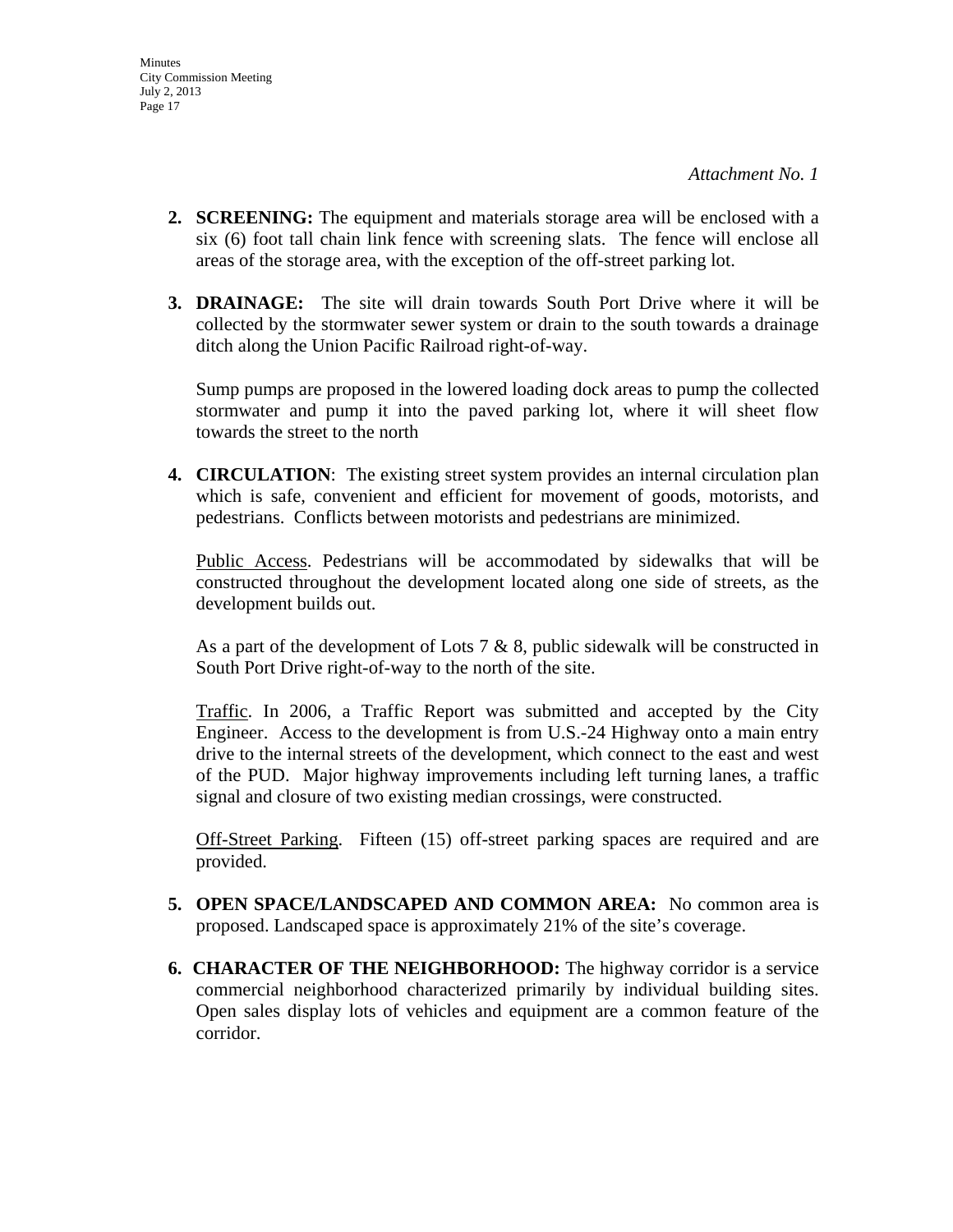# **MATTERS TO BE CONSIDERED WHEN REZONING**

**1. EXISTING USE:** Lots 2, 7 & 8 are vacant commercial lots.

## **2. PHYSICAL AND ENVIRONMENTAL CHARACTERISTICS:**

Lot 2: The site is a flat, square shaped lot with frontage on two (2) public rights-ofway, U.S. Highway 24 and South Port Drive. No access is permitted along the property line.

Lot 2 is shown on effective Flood Insurance Rate Map (FIRM) Panel 359 of 500, dated July 6, 2010, in the 0.2% annual chance flood plain (500-year).

The site is also shown in the 0.2% annual chance flood plain (500-year) on the Preliminary FIRM for Riley County, undated Panel 359 of 500. Preliminary FIRMS are expected to be adopted in 2013-2014 time period. Zone X is for informational purposes only and is not used for regulatory purposes.

Lot 7 & 8: If approved, the two  $(2)$  platted lots will be combined into a zoning lot. The zoning lot is a relatively flat, irregular shaped lot to the south of South Port Drive. The effective Flood Insurance Rate Map (FIRM) Panel 359 of 500, dated July 6, 2010, does not show a mapped floodplain on the site.

The Preliminary FIRM shows the site to be within the 0.2% annual chance flood plain (500-year).

## **3. SURROUNDING LAND USE AND ZONING:**

**(a.) NORTH:** U.S.-24 Highway, cultivated agricultural field, highway service commercial and retail uses, and undeveloped tract (future Heritage Square North); Pottawatomie County CH, Highway & Commercial Corridor District.

**(b.) SOUTH:** Railroad; agricultural fields, Kansas River; Pottawatomie County A-1, General Agriculture District.

**(c.) EAST:** Highway service commercial and retail uses; Pottawatomie County CH, Highway & Commercial Corridor District.

**(d.) WEST:** Furniture sales, storage units, and similar highway service commercial and retail uses, livestock sales; Pottawatomie County CH, Highway & Commercial Corridor District.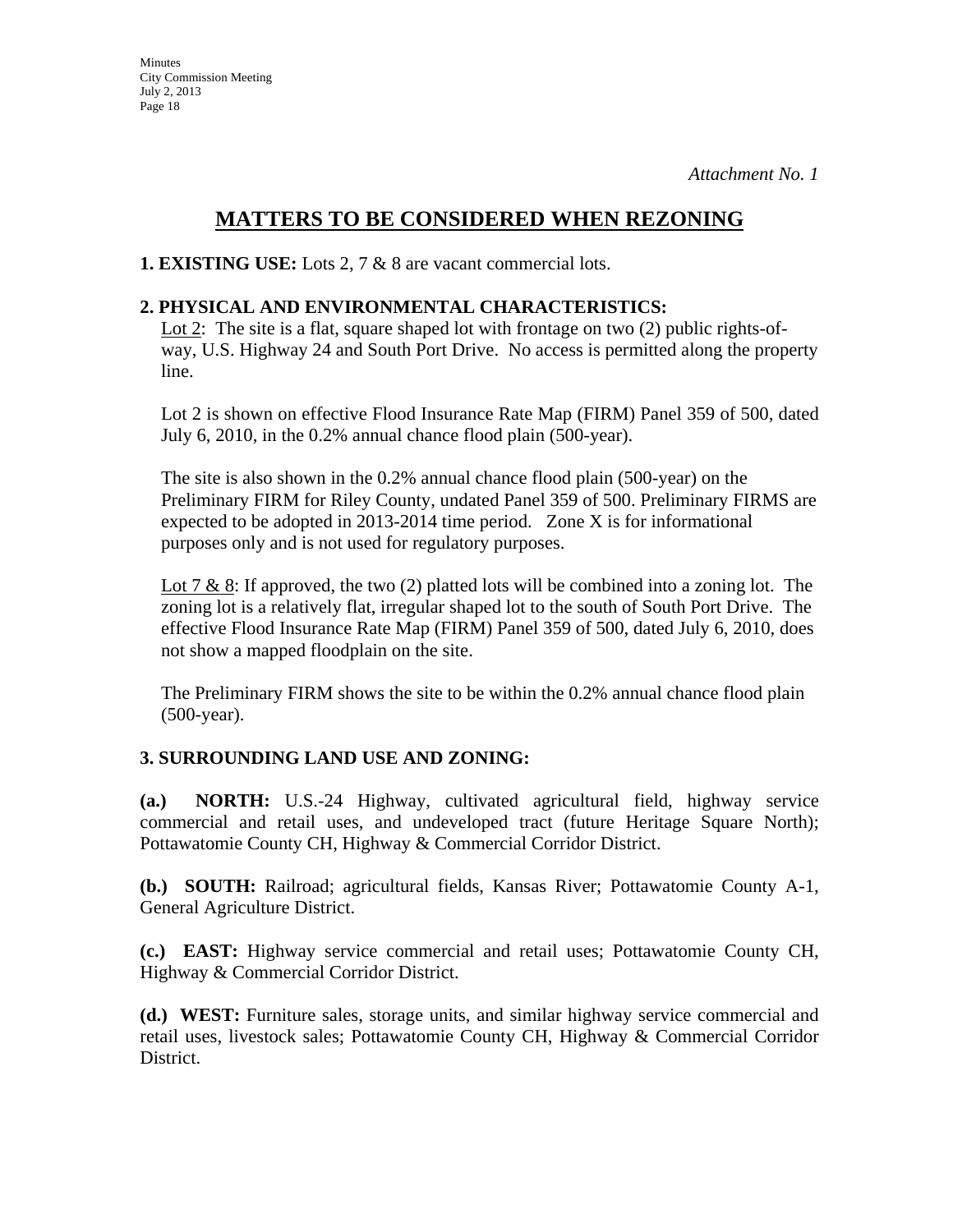### **4. GENERAL NEIGHBORHOOD CHARACTER:** See above under **No. 6, CHARACTER OF THE NEIGHBORHOOD**.

**5. SUITABILITY OF SITE FOR USES UNDER CURRENT ZONING:** Lots 2, 7 and 8 are suitable for commercial development for the uses under the current zoning, as approved with the Preliminary Development Plan, subject to Condition No. 11, Ordinance No. 6607.

**6. COMPATIBILITY OF PROPOSED DISTRICT WITH NEARBY PROPERTIES AND EXTENT TO WHICH IT MAY HAVE DETRIMENTAL AFFECTS:** Minimal impact on adjacent commercial property in the Heritage Square South PUD with respect to light, noise, and traffic is anticipated. Lots 2, 7 and 8 are intended to develop as a commercial lots in a manner similar to other commercial sites in the PUD.

*Lot 2:* The Preliminary PUD shows a building footprint with the storefront oriented towards the south along South Port Drive. The rear of the preliminary building was shown to be towards U.S. Highway 24. The proposed building's storefront will face U.S.- 24 Highway, with the rear of the building facing the internal street (South Port Drive). Facing the proposed building towards a major highway is more compatible with the highway oriented businesses found in the development. Dollar General was recently approved to have a similar orientation. The change in orientation should not have a substantial negative effect on the businesses to the south that are separated from Lot 2 by a public street. Trash containers and HVAC will be screened.

*Lot 7 & 8:* The Preliminary PUD shows Three (3) commercial buildings on the two (2) lots. Lot 8 was shown to have a building with its front façade facing north towards South Port Drive with an off-street parking lot between the building and the street right-of-way. Lot 7 was shown to have two buildings on it. The eastern building appears to have a business facing South Port Drive and another facing to the west towards the western building. The east and west buildings were separated by an off-street parking lot. The proposed development on Lots  $7 \& 8$  has two (2) buildings and a large enclosed equipment and materials storage yard. The layout of the two (2) lots should not have a detrimental effect on the businesses within the commercial development or on adjacent properties. The development is at the rear of the commercial development and will be adequately screened to avoid any visual conflicts with the rest of the development or adjacent properties.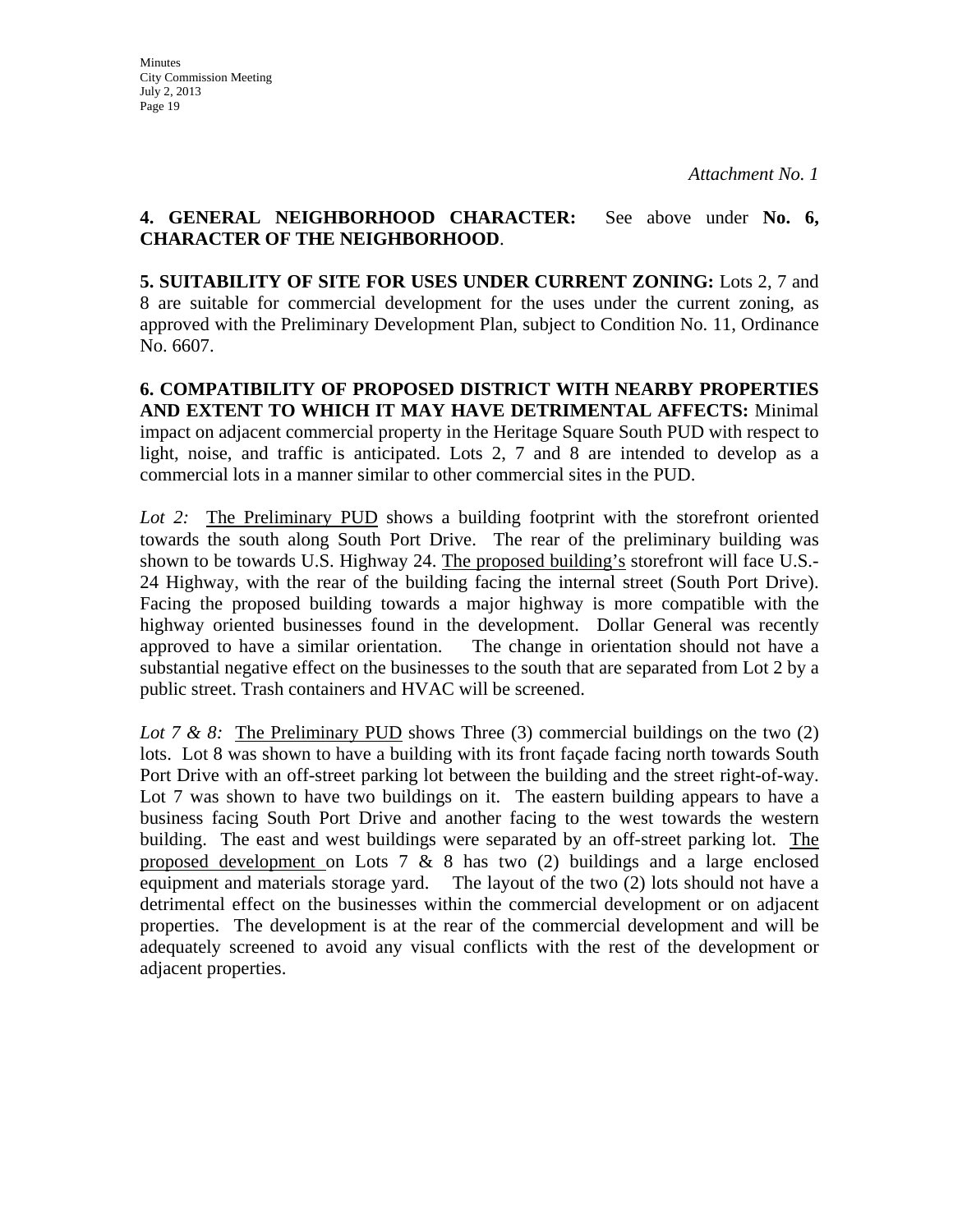*Attachment No. 1*

**7. CONFORMANCE WITH COMPREHENSIVE PLAN:** The Future Land Use Map for the Northeast Planning Area of the Manhattan Urban Area Comprehensive Plan designates the site as Community Commercial (CC). The Comprehensive Plan also reflects the land use designation of the US 24 Corridor Plan developed by Pottawatomie County. The site is also subject to the US 24 Corridor Special Planning Area Policies in the Comprehensive Plan.

The existing PUD was found to conform to the Comprehensive Plan in 2006. The proposed PUD amendment conforms to the Manhattan Urban Area Comprehensive Plan.

#### **8. ZONING HISTORY AND LENGTH OF TIME VACANT AS ZONED:**

- June 29, 2006: City of Manhattan receives requests for island annexation of the proposed Heritage Square North and Heritage Square South tracts from Roger Schultz and Rob Eichman.
- July 11, 2006: City Commission approves Resolution Nos. 071106-H & I, requesting the Board of Pottawatomie County Commissioners to make positive findings regarding the requested island annexation of Heritage Square North and Heritage Square South.
- July 27, 2006: Board of Pottawatomie County Commissioners makes positive findings regarding the island annexations of Heritage Square North and Heritage Square South.
- August 15, 2006: City Commission approves first reading of ordinances annexing Heritage Square North and Heritage Square South; and, approves Resolution No. 081506-A, requesting the Board of Pottawatomie County Commissioners to make positive findings regarding the island annexation of that portion of the US 24 Right-of-way that adjoins Heritage Square.
- August 18, 2006: City of Manhattan receives Consent To Annexation from the Kansas Department of Transportation for that portion of the US Highway 24 right-of-way that adjoins Heritage Square South, consisting of 6.791 acres.
- August 21, 2006: Board of Pottawatomie County Commissioners makes positive findings regarding the island annexation of that portion of the US Highway 24 right-of-way that adjoins Heritage Square South.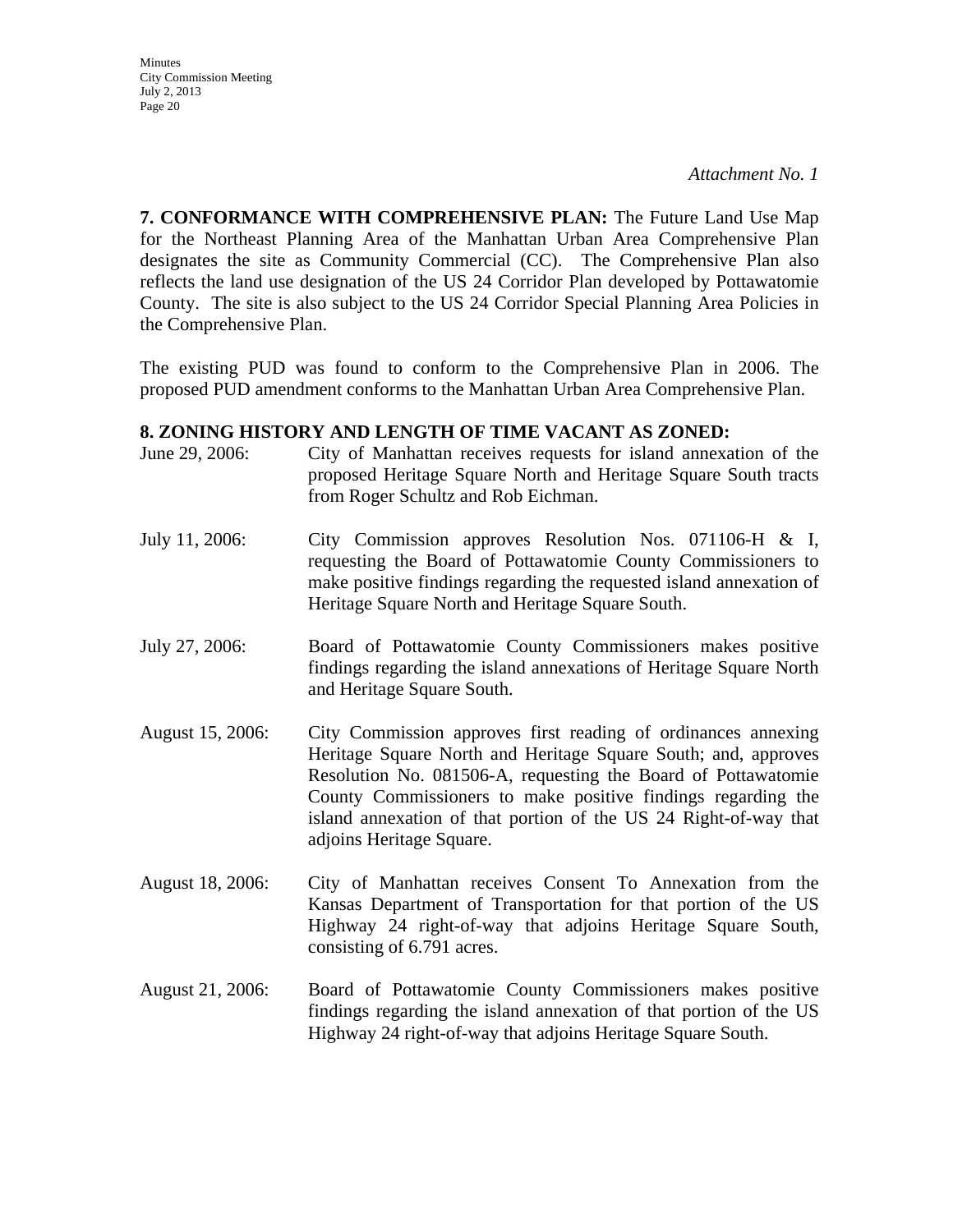*Attachment No. 1*

- October 16, 2006; Manhattan Urban Area Planning Board holds public hearing and recommends approval (7-0), of the rezoning the proposed Heritage Square South and the adjoining US Highway 24 right-of-way from County - CH, Highway & Commercial Corridor District, to PUD, Commercial Planned Unit Development District.
- November 7, 2006 City Commission approved first reading of an ordinance annexing the 6.8-acre portion of the US Highway 24 right-of-way that adjoins the Heritage Square South development; and, approved first reading of an ordinance rezoning the proposed Heritage Square South development and the adjoining portion of US Highway 24 right-of-way, to PUD, Planned Unit Development District.
- February 6, 2007 City Commission approves Ordinance No. 6606 annexing proposed Heritage Square North, proposed Heritage Square South and the 6.8-acre portion of the US Highway 24 right-of-way that adjoins Heritage Square South; and, approved Ordinance No.6607 rezoning the Heritage Square South and the adjoining portion of US Highway 24 right-of-way, to PUD, Commercial Planned Unit Development District.
- March 5, 2007 Manhattan Urban Area Planning Board approves the Final Development Plan (Lots 1, 6, and 9) and Final Plat of the Heritage Square South Addition (Lots 1-10).
- March 15, 2007 City Commission accepts the easements and rights-of-way as shown on the Final Plat of Heritage Square South Addition.
- July 17, 2007 City Commission approves first reading of an ordinance renaming Heritage South Road to South Port Road, and Heritage Square Drive to South Port Drive, in Heritage Square South P.U.D. Addition.
- August 14, 2007 City Commission approves Ordinance No. 6651 renaming Heritage South Road to South Port Road, and Heritage Square Drive to South Port Drive, in Heritage Square South P.U.D. Addition.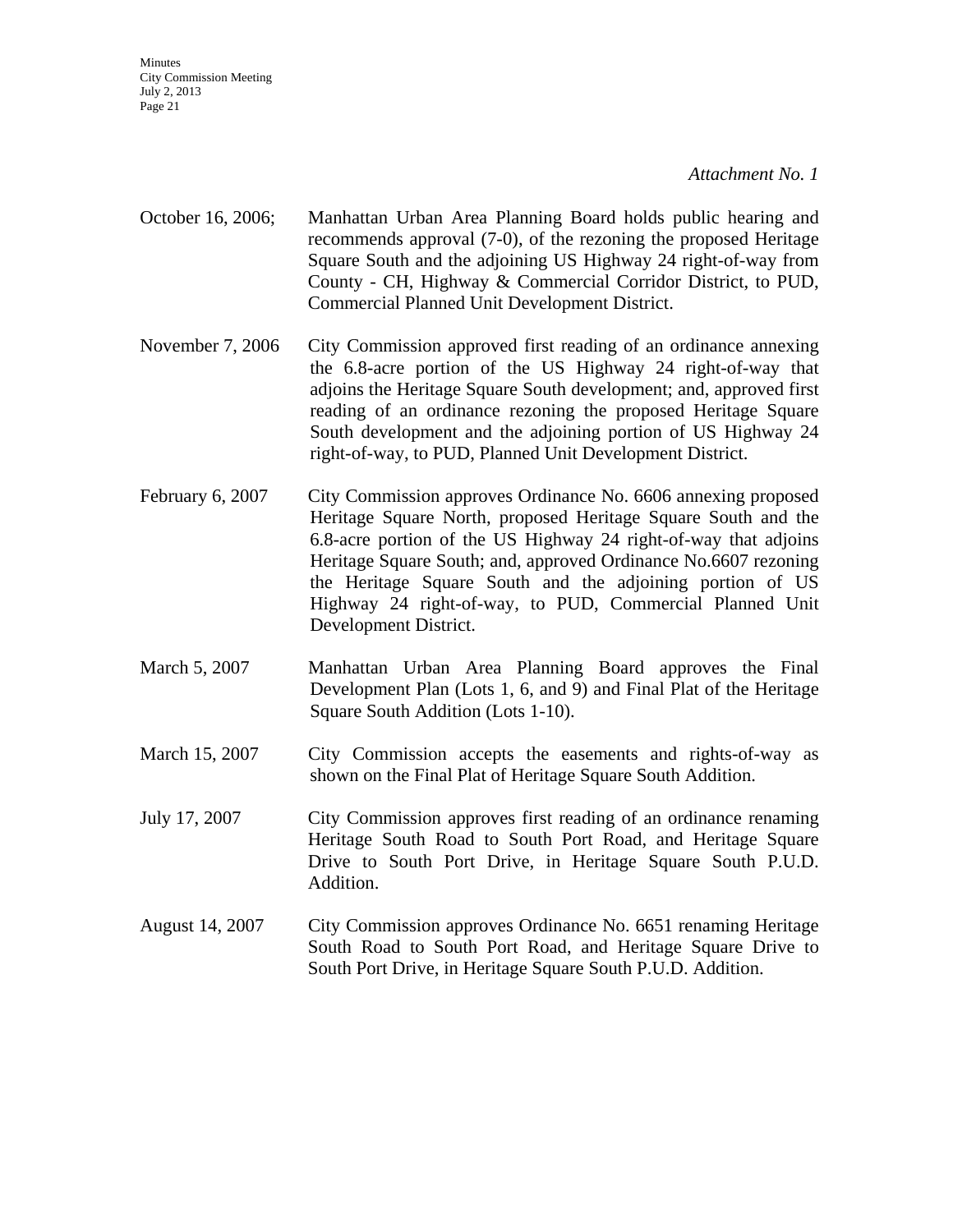*Attachment No. 1*

- January 24, 22013 Manhattan Urban Area Planning Board recommends approval of proposed amendment of Ordinance No. 6607 and the Preliminary Development Plan of Lot 3, Heritage Square South Commercial Planned Unit Development, to be known as the Final Development Plan of Lot 3, Heritage Square South Commercial Planned Unit Development, based on the findings in the Staff Report.
- February 19, 2013 City Commission approves first reading of an ordinance amending Ordinance No. 6607 and the Preliminary Development Plan of Lot 3, Heritage Square South Commercial Planned Unit Development, to be known as the Final Development Plan of Lot 3, Heritage Square South Commercial Planned Unit Development.
- March 5, 2013 City Commission approves Ordinance No. 6991 amending the Preliminary Development Plan of Lot 3, Heritage Square South Commercial Planned Unit Development and Ordinance No. 6607, as proposed, based on the findings in the Staff Report.

**9. CONSISTENCY WITH INTENT AND PURPOSE OF THE ZONING ORDINANCE:** The intent and purpose of the Zoning Regulations is to protect the public health, safety, and general welfare; regulate the use of land and buildings within zoning districts to assure compatibility; and to protect property values. The PUD Regulations are intended to provide a maximum choice of living environments by allowing a variety of housing and building types; a more efficient land use than is generally achieved through conventional development; a development pattern that is in harmony with land use density, transportation facilities and community facilities; and a development plan which addresses specific needs and unique conditions of the site which may require changes in bulk regulations or layout.

The proposed PUD amendment is consistent with Ordinance No. 6607, and the approved PUD, the Manhattan Zoning Regulations, and PUD requirements of the Manhattan Zoning Regulations. The amendment process is required before development of Lots 2, 7 and 8 can proceed. The amendment process insures the PUD conforms to the requirements of all regulations.

**10. RELATIVE GAIN TO THE PUBLIC HEALTH, SAFETY AND WELFARE THAT DENIAL OF THE REQUEST WOULD ACCOMPLISH, COMPARED WITH THE HARDSHIP IMPOSED UPON THE APPLICANT:** There appears to be no gain to the public that denial would accomplish. Denial of the rezoning may be a hardship to the owner.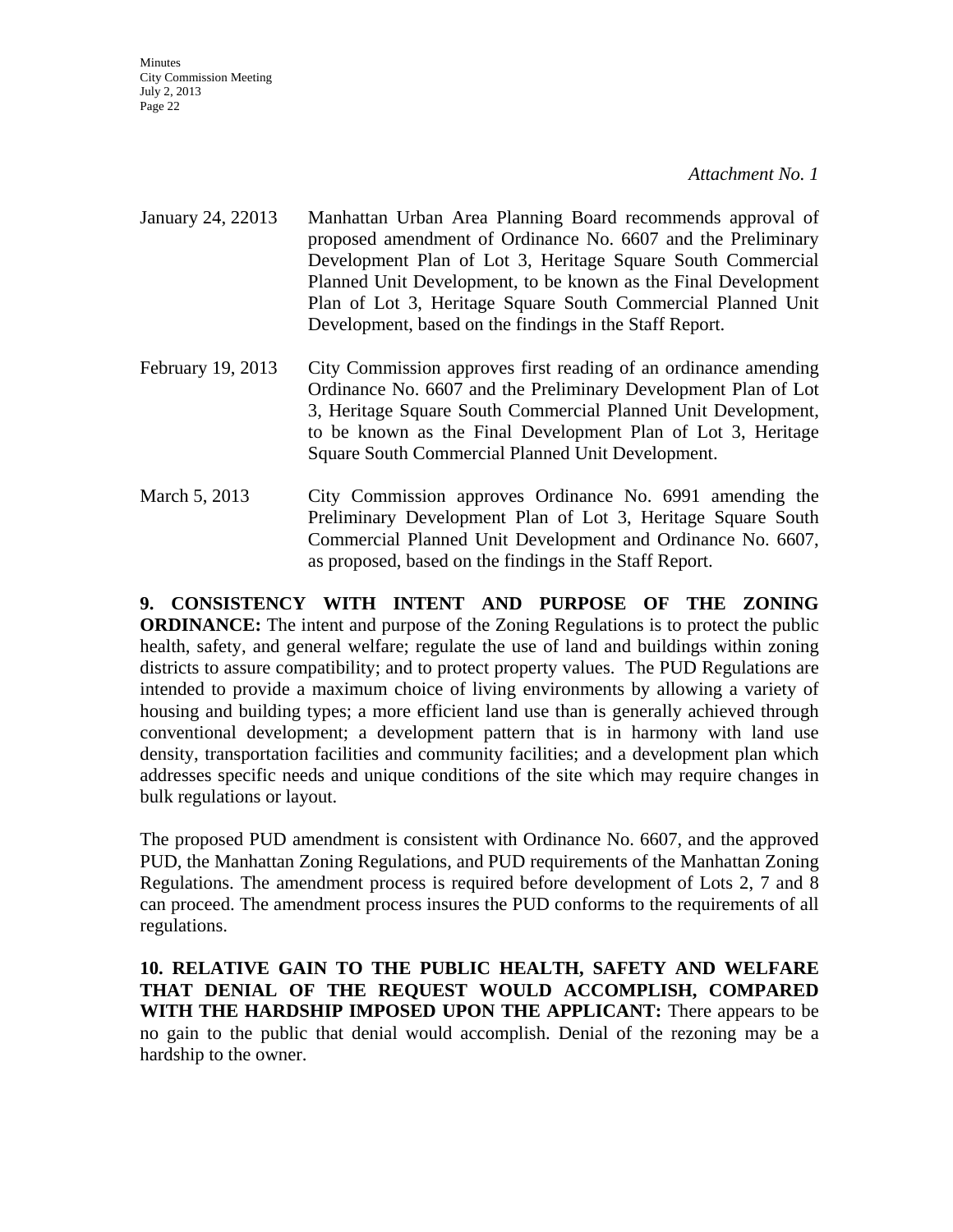**11. ADEQUACY OF PUBLIC FACILITIES AND SERVICES:** Adequate street, sanitary sewer, and water services are available to serve the development.

The Final Plat of Heritage Square South, Unit Two has been submitted, which will shift the western lot line of Lot 2 fifteen (15) to the east to accommodate the needs of the new Dollar General store to the west. Adequate utility easements are shown on the proposed plat to accommodate the proposed development on Lot 2. (see staff memorandum for specifics of the Final Plat)

**12. OTHER APPLICABLE FACTORS:** There are no other applicable factors

**13. STAFF COMMENTS:** All provisions of Ordinance No. 6607 that are not in conflict with this amendment shall remain in force.

City Administration recommends approval of an ordinance amending Ordinance No. 6607 and the approved Preliminary Development Plan of Lots 2, 7 and 8, Heritage Square South Commercial Planned Unit Development, to be known as the Final Development Plan of Lot 2, Heritage Square South Commercial Planned Unit Development, Unit Two, and the Final Development Plan of Lots 7 and 8, Heritage Square South Commercial Planned Unit Development.

### **ALTERNATIVES:**

- 1. Recommend approval of an ordinance amending Ordinance No. 6607 and the approved Preliminary Development Plan of Lots 2, 7 and 8, Heritage Square South Commercial Planned Unit Development, to be known as the Final Development Plan of Lot 2, Heritage Square South Commercial Planned Unit Development, Unit Two, and the Final Development Plan of Lots 7 and 8, Heritage Square South Commercial Planned Unit Development, stating the basis for such recommendation.
- 2. Recommend denial of an ordinance amending Ordinance No. 6607 and the approved Preliminary Development Plan of Lots 2, 7 and 8, Heritage Square South Commercial Planned Unit Development, to be known as the Final Development Plan of Lot 2, Heritage Square South Commercial Planned Unit Development, Unit Two, and the Final Development Plan of Lots 7 and 8, Heritage Square South Commercial Planned Unit Development, stating the specific reasons for denial.
- 3. Table the proposed Amendment to a specific date, for specifically stated reasons.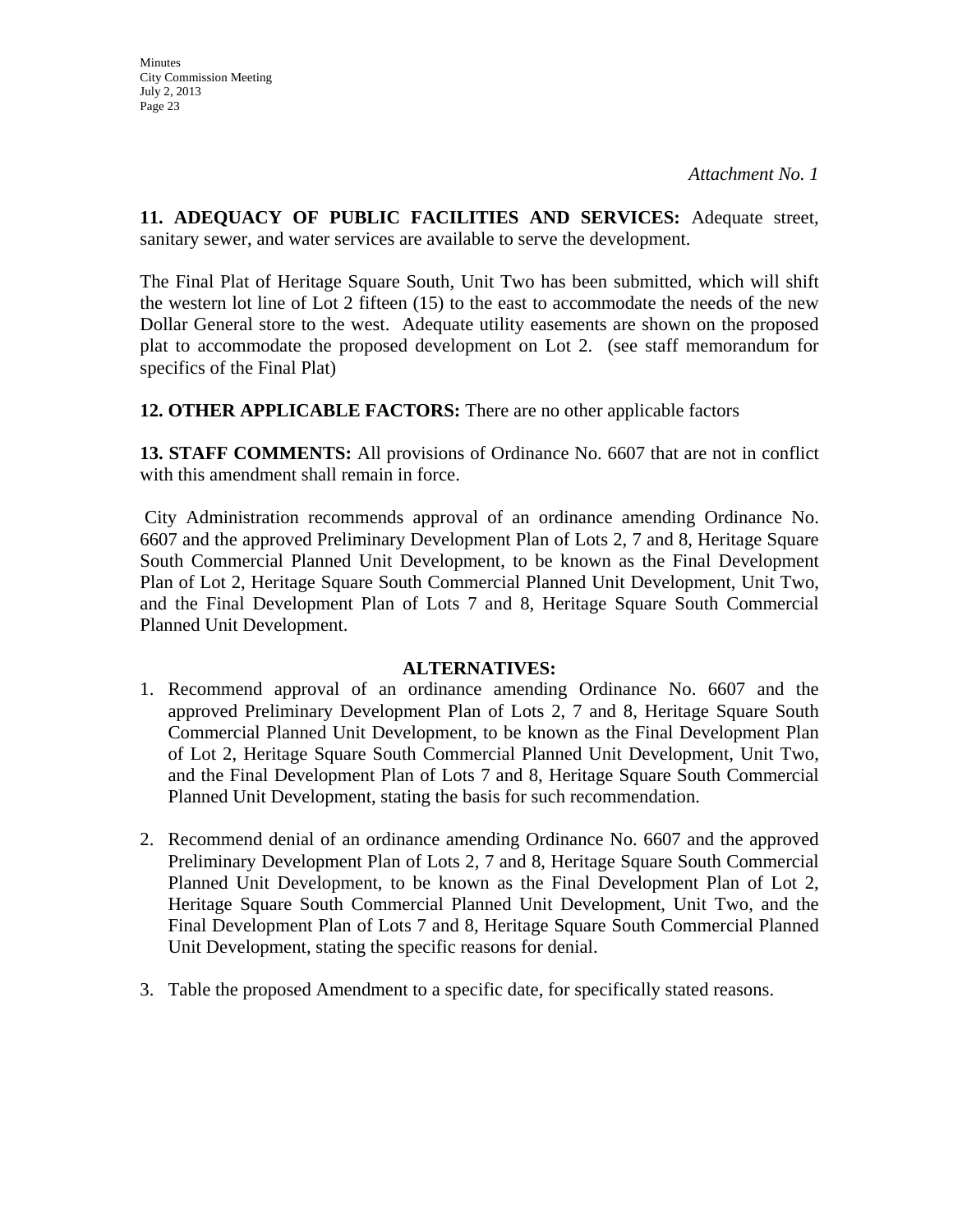*Attachment No. 1*

### **POSSIBLE MOTION:**

The Manhattan Urban Area Planning Board recommends approval an ordinance amending Ordinance No. 6607 and the approved Preliminary Development Plan of Lots 2, 7 and 8, Heritage Square South Commercial Planned Unit Development, to be known as the Final Development Plan of Lot 2, Heritage Square South Commercial Planned Unit Development, Unit Two, and the Final Development Plan of Lots 7 and 8, Heritage Square South Commercial Planned Unit Development, based on the findings in the Staff Report.

**PREPARED BY:** Chad Bunger, AICP, CFM, Planner II

**DATE:** May 23, 2013.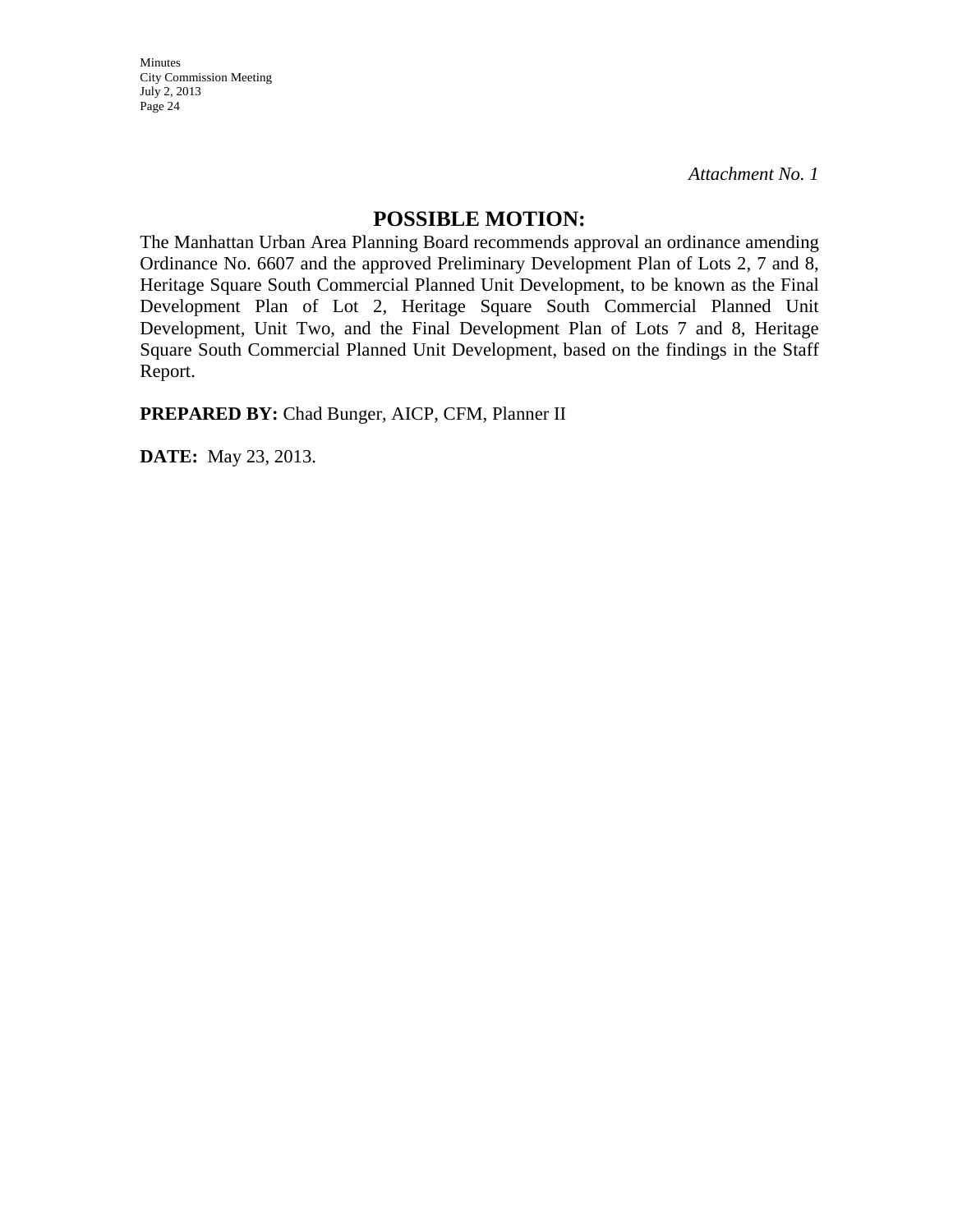### **AMENDMENT OF AN ORDINANCE AND THE FINAL DEVELOPMENT PLAN OF A MIXED USE PLANNED UNIT DEVELOPMENT**

**APPLICANT/OWNER:** Jon Henry. (*Note: The applicant is the owner of all three properties in the PUD, which include 514, 518 and 522 Yuma Street*.)

**APPLICANT'OWNER'S ADDRESS:** 514 Yuma Street, Manhattan, KS 66502.

### **PROPOSED AMENDMENTS:**

### **Request and Amendments.**

The applicant/owner has requested an amendment of Ordinance No. 6568 to convert and remodel the current vacant first floor commercial retail space at 518 Yuma Street to two, one bedroom dwelling units. The space was formerly occupied by Treasures of the Heart antique store. The amendment is in the form of a Final Development Plan, which includes the revised floor plan for 518 Yuma Street, and a site plan for the existing 19 off-street parking spaces serving the entire PUD, which was reduced with the building permit for 518 Yuma Street from 20 to 19 parking spaces. No other changes to the PUD are proposed.

### **Sheets C1 and A2 of the attached approved Final Development Plan are revised with the amendments.**

### **Substantial Modifications of the Approved Residential Density and Floor Area.**

The amendment is required because the Manhattan Zoning Regulations, Article IX, Section 9-108 (C) (2) indicates that an increase in net residential density greater than 5% is a substantial modification; and, Section 9-108 (C) (3), which indicates that an increase in floor area of a residential building of more than 10%is a substantial modification. The proposed changes are substantial modifications to net density for the entire PUD, and residential floor area of 518 Yuma Street and the entire PUD.

### **Net Density.**

The conversion of the floor space from retail to residential results in an increase of total dwelling unit count within the entire PUD from 7 dwelling units to 9 dwelling units, which is an increase in net density within the approved PUD from 13.5 dwelling units per gross acre to 17.4 dwelling units per gross acre  $(17.4-13.5/13.5=.288x100)$ , or a 29% increase in net residential density.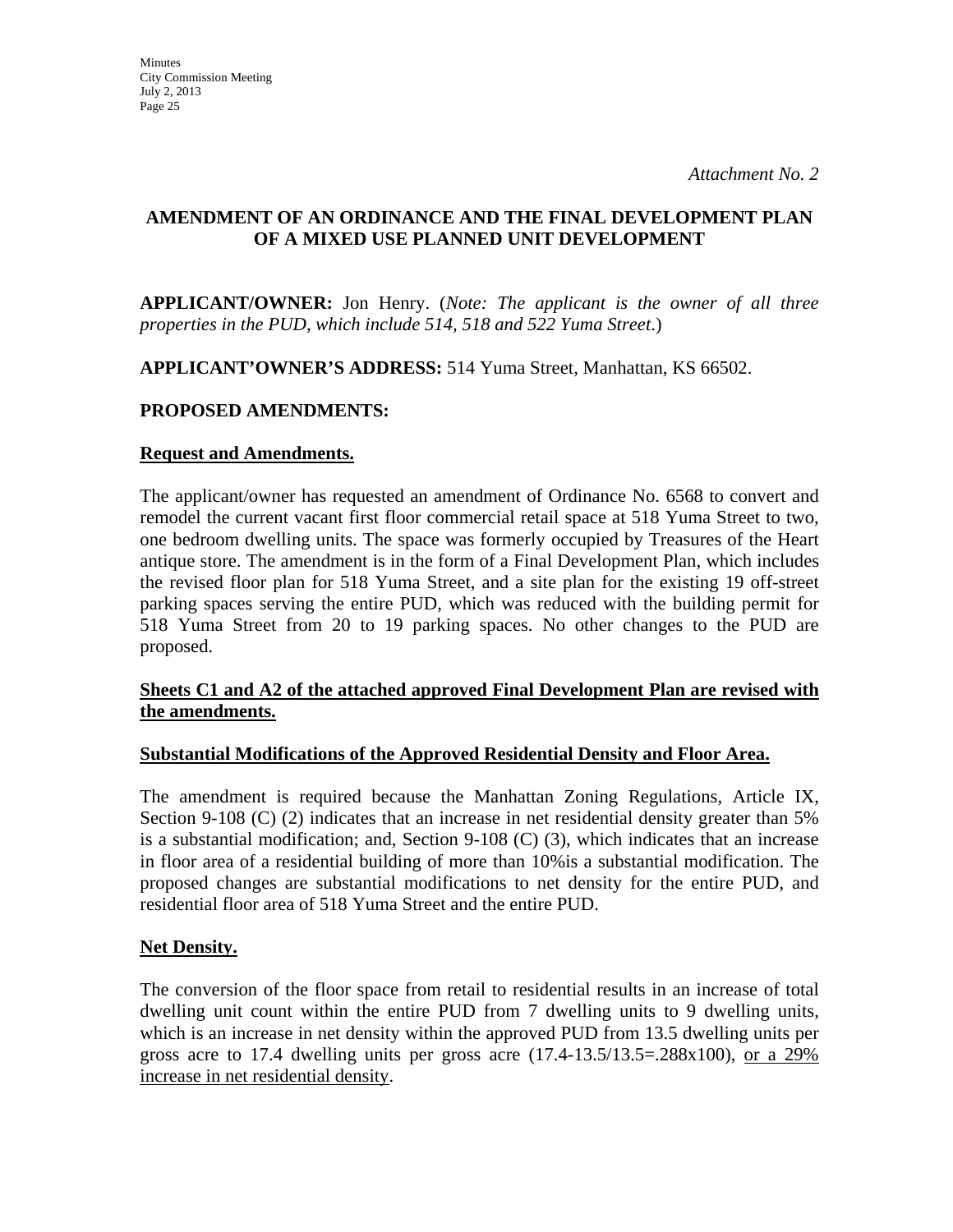### **Net Floor Area.**

Residential floor area within the mixed use building at 518 Yuma Street increases from 1,282 square feet on the second floor to 2,472 square feet total as a result of the additional 1,190 square feet of residential floor area for the two units on the first floor (2472- 1282/1282=.928x100), or a 93% increase in floor area of the residential building at 518 Yuma Street.

The increase of total existing residential floor area for the entire PUD is 20%, based on all residential building floor areas compared to proposed total residential floor space floor space (2,400 square feet at 514 Yuma Street, and 2,234 square feet at 522 Yuma Street combined with 2,472 square feet at 518 Yuma Street) (7106-5916/5916=.201x100).

*(Note: The common foyer entrance on the first floor and stairwell to the second floor were not counted as floor area because neither is living area. The storage, mechanical room and bathroom basement space was not included in the floor area for 514 Yuma Street. If the basement space is expanded for residential living purposes, separate calculations will be made have to be made prior to expansion to determine compliance with Article IX PUD standards for residential floor area and/or density.)* 

**LOCATION:** The location of the amendment site is 518 Yuma Street, which is on the north side of Yuma Street mid block between S.  $5<sup>th</sup>$  Street and S.  $6<sup>th</sup>$  Street. 518 Yuma Street is the middle lot in the PUD with 514 Yuma Street to the immediate east and 522 Yuma Street to the immediate west.

**LEGAL DESCRIPTION:** The legal description of the amendment site is Lot 2, Treasures of the Heart, PUD, an Addition to the City of Manhattan, Kansas.

**AREA:** The area of the amendment site, Lot 2, is 7,826 square feet (.180 acres). The balance of the PUD is Lot 1: 7,636 square feet, .175 acres; and Lot 3: 7,073 square feet, .162 acres. Total area in the PUD is 22,535 square feet and 0.517 acres.

**DATE OF NEIGHBORHOOD MEETING:** April 14, 2013.

**DATE OF PUBLIC NOTICE PUBLICATION:** Monday, April 29, 2013.

**DATE OF PUBLIC HEARING: PLANNING BOARD:** Monday, June 3, 2013. **CITY COMMISSION:** Tuesday, June 18, 2013.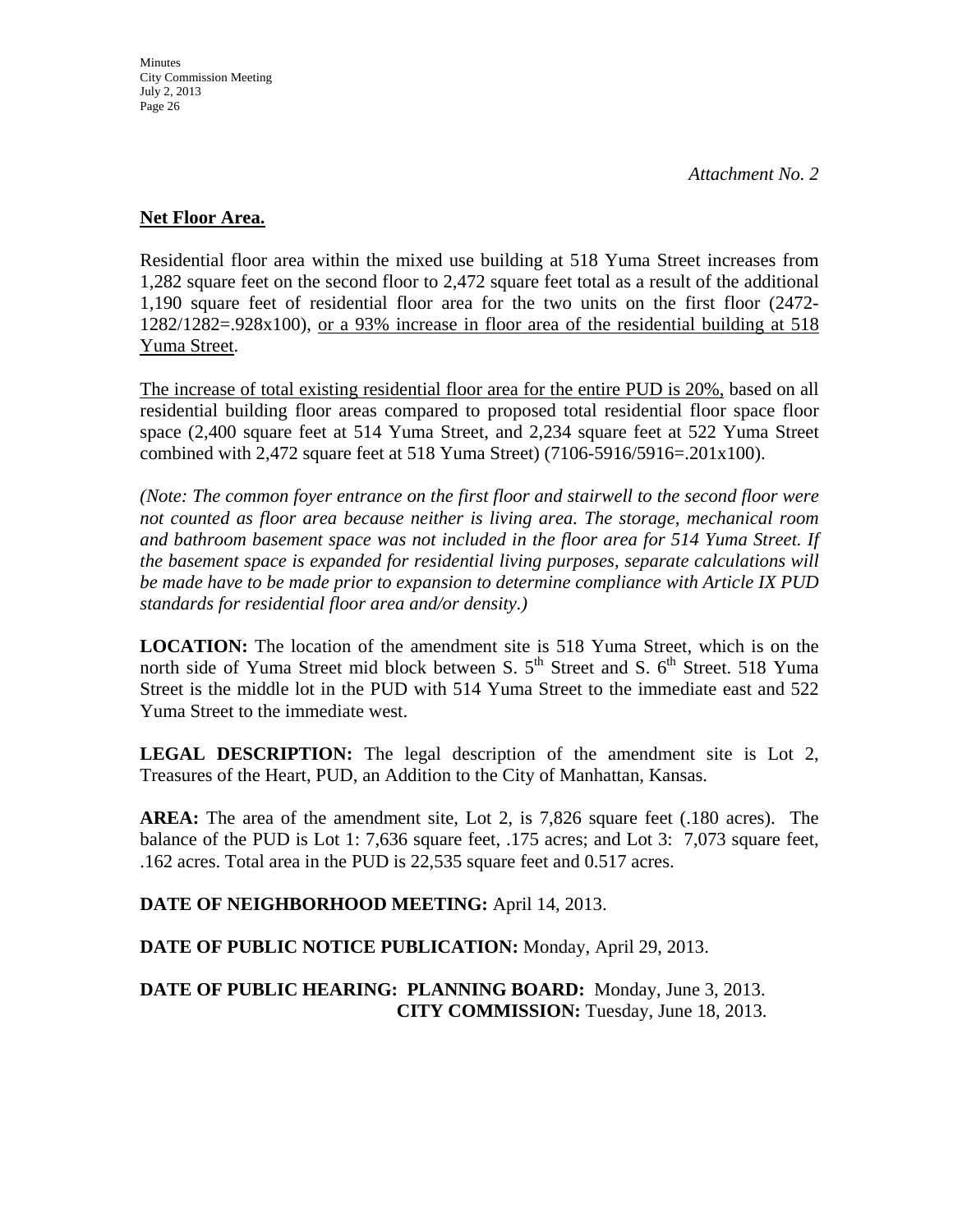## **EXISTING PUD**

### **Ordinance No.**

The PUD is subject to Ordinance No. 6568, adopted May 7, 2002 (*attached*).

### **Permitted Uses.**

Permitted Uses in the PUD include single-family residential, two-family residential, multiple-family residential and a broad range of commercial retail uses and several service commercial uses such as barber shops, beauty shops and tailors *(see attached Ordinance for complete list)*.

### **Existing Structure and Off-Street Parking.**

Treasures of the Heart Mixed Use PUD consists of three structures, two-residential structures and one mixed use structure; seven total dwelling units, a vacant commercial space; and, a total of 19 off-street parking spaces. Parking was reduced to 20 off-street parking spaces with the Final Development Plan approval and later to 19 parking spaces due to design complications as a part of providing ADA parking on the amendment site. In addition, private covenants were submitted with the Final Development Plan granting a cross easement to allow shared parking between properties. *(Construction date information was obtained from the Riley County GIS web page.)*

- Lot 1, 514 Yuma Street: The two-story, four-family dwelling unit, is a residential structure originally constructed in 1945 and converted to four, one-bedroom dwelling units at a later date. The existing dwelling structure is built with two dwelling units per floor, with basement for storage, bathroom and mechanical equipment. There is a detached garage at the rear of the lot, which is accessed off the concrete paved public alley. There are four off-street parking spaces on Lot 1, two on a concrete paved open to the sky parking pad and two in the garage.
- Lot 2, 518 Yuma Street: The two-story mixed use commercial/residential structure was constructed in 2009, and built with first floor commercial space (vacant and formerly occupied as an antique store) and second floor three bedroom singlefamily dwelling unit. There are eleven open concrete paved off-street parking spaces located at the rear of the lot, which are accessed from the alley.
- Lot 3, 522 Yuma Street: The one-story, two-family dwelling unit is a residential structure originally built in 1960 and converted at a later date to two-dwelling units. The dwelling structure is built with a three bedroom dwelling unit on the first floor, and a one bedroom dwelling unit in the basement. There is a detached garage at the rear of the property accessed off the alley. There are four off-street parking spaces on Lot 3, two in a garage and two on a paved open parking pad.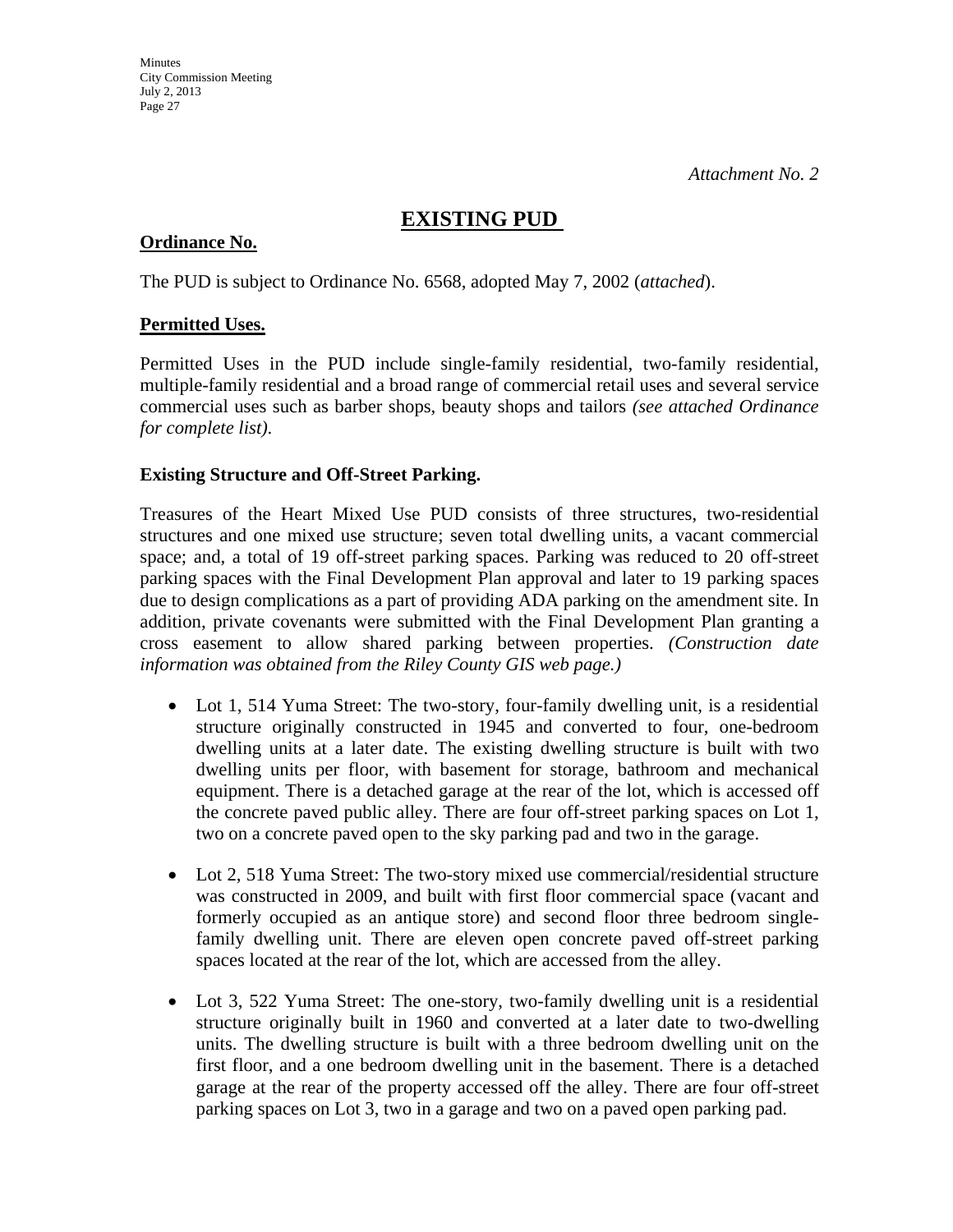## **PROPOSED AMENDMENT**

**Proposed Use and Building:** Minor external changes to the building at 518 Yuma Street are proposed at the rear to relocate a back door. All other changes are interior modifications of the first floor at 518 Yuma Street. The building maintains its residential character.

The commercial floor space will be divided into two mirror image one bedroom dwelling units consisting of kitchen, living room, mechanical room, bathroom, bedroom and closet space. Each unit is accessed from a separate door through a common foyer entrance.

**PROPOSED LIGHTING:** No changes are proposed.

# **MATTERS TO BE CONSIDERED WHEN AMENDING A PLANNED UNIT DEVELOPMENT**

**1. WHETHER THE PROPOSED AMENDMENT IS CONSISTENT WITH THE INTENT AND PURPOSE OF THE APPROVED PUD, AND WILL PROMOTE THE EFFICIENT DEVELOPMENT AND PRESERVATION OF THE ENTIRE PUD:** The proposed amendment is consistent with the approved PUD, which allows residential buildings, and because in the applicant's words, "Within the current PUD surrounding 518 Yuma, there are numerous commercial, single family housing and multifamily housing. By requesting a change of use, from commercial to multiple single family dwelling units we are staying within the current neighborhood usage."

2**. WHETHER THE PROPOSED AMENDMENT IS MADE NECESSARY BECAUSE OF CHANGED OR CHANGING CONDITIONS IN OR AROUND THE PUD, AND THE NATURE OF SUCH CONDITIONS:** The amendments are necessary because the standards to evaluate the proposed changes are greater than the percent increases allowed for net density and residential floor are. In the applicant's words, the amendments are necessary because, "We have seen the addition of downtown residential rental property as the building of new shopping areas surrounding the Manhattan Town Center. The proposed change in use will provide for additional housing in this area as well."

3. **WHETHER THE PROPOSED AMENDMENT WILL RESULT IN A RELATIVE GAIN TO THE PUBLIC HEALTH, SAFETY, CONVENIENCE OR GENERAL WELFARE, AND IS NOT GRANTED SOLELY TO CONFER A SPECIAL BENEFIT UPON ANY PERSON:** The resulting relative gain to the public is expressed in the applicant's words, "Currently the ground floor of 518 Yuma is vacant, the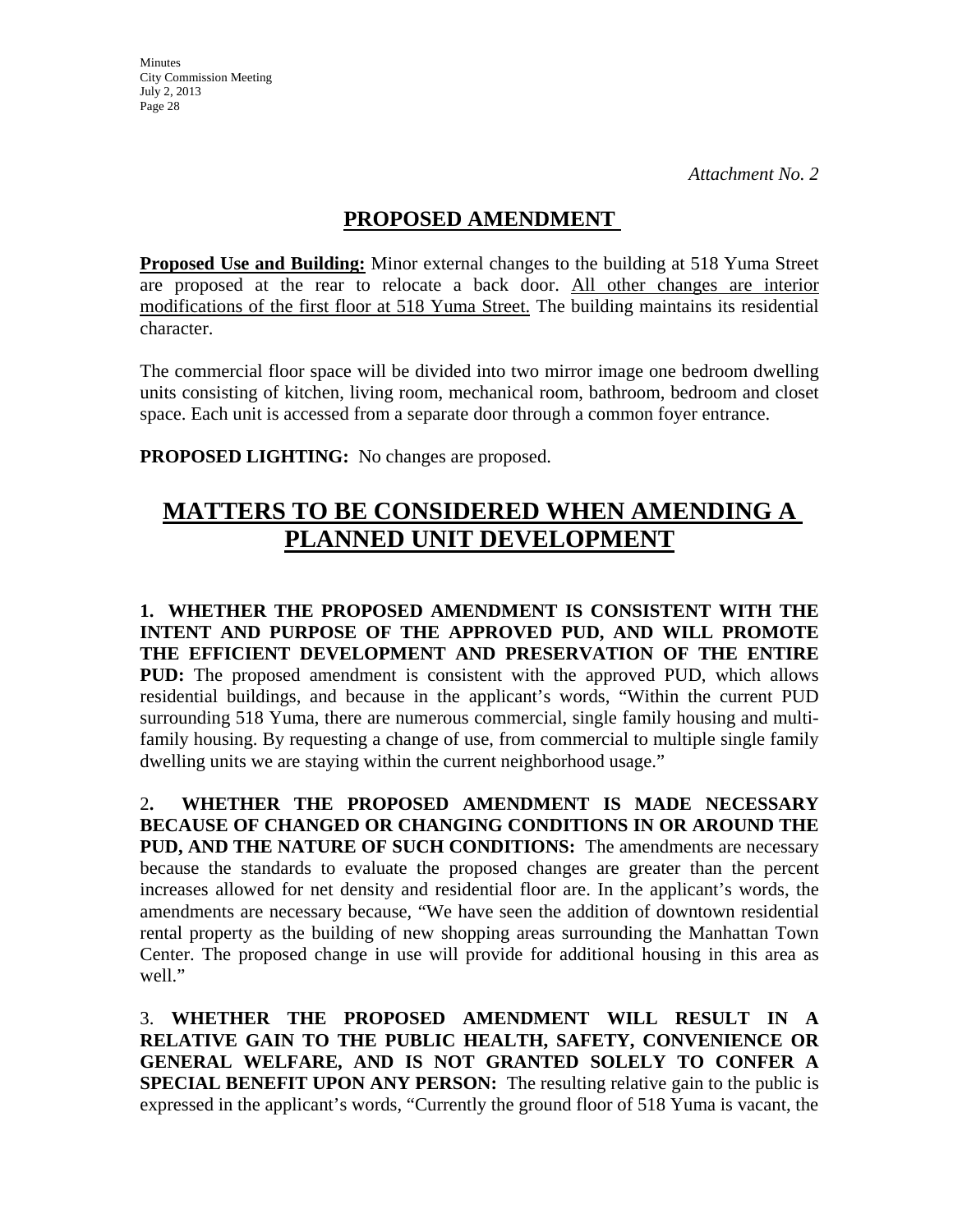*Attachment No. 2*

antique store that was located here for a short time could just not compete with the newer shopping areas as we believe that it was just to far off the beaten path. By building two single family dwelling units, we will be bringing potential shoppers/workers to within walking distance of an area of commerce." No adverse affect on the public is expected as the changes are interior remodeling to convert the commercial ground floor to residential space. The applicant's consultant has contacted the Code Services Department to insure applicable building code requirements will be met with the conversion/remodel.

# **ADDITIONAL MATTERS TO BE CONSIDERED WHEN AMENDING A PLANNED UNIT DEVELOPMENT**

**1. LANDSCAPING:** No change to the approved landscape plan is proposed.

2. **SCREENING:** A trash enclosure on the amendment site is located on the east side of the parking pad and is screened with a wood fence. The existing dumpster in the northwest corner of Lot 3 is not screened. The Manhattan Zoning Regulations does not require sight obscuring screening of trash receptacles for two family dwelling structures, which is the residential use on Lot 3. City Administration recommends the dumpster be screened with six foot sight obscuring fencing to be determined prior to issuance of the building permit on Lot 2.

**3**. **DRAINAGE:** No changes to the drainage are proposed as a result of the interior remodeling of 518 Yuma Street.

**4. CIRCULATION**: Public Access. The proposed internal circulation plan provides for safe, convenient and efficient movement of goods, motorists, bicyclists, and pedestrians, and reduces conflicts between motorists and pedestrians. Access to the amendment site is from Yuma Street and sidewalk connections from public sidewalk on the north side of Yuma Street and private sidewalk to the front door of the building. Off-street parking to the rear of the amendment site is accessed from the public alley.

### Off-Street Parking.

There are 11 off-street parking spaces proposed for the amendment site. The approved PUD required one parking space for each bedroom. There are three existing bedrooms and two proposed, or five total bedrooms at the amendment site and eleven parking spaces are provided. There are eight off-street parking spaces on the adjoining two lots. Future conversions of any use on any or all lots in the entire PUD may necessitate the need for shared parking. A private covenant was submitted with the Final Development Plan to insure a cross easement between properties to share parking. As a private agreement, the shared provision could be changed among owners. The PUD amendment is conditioned on a requirement to share off-street parking.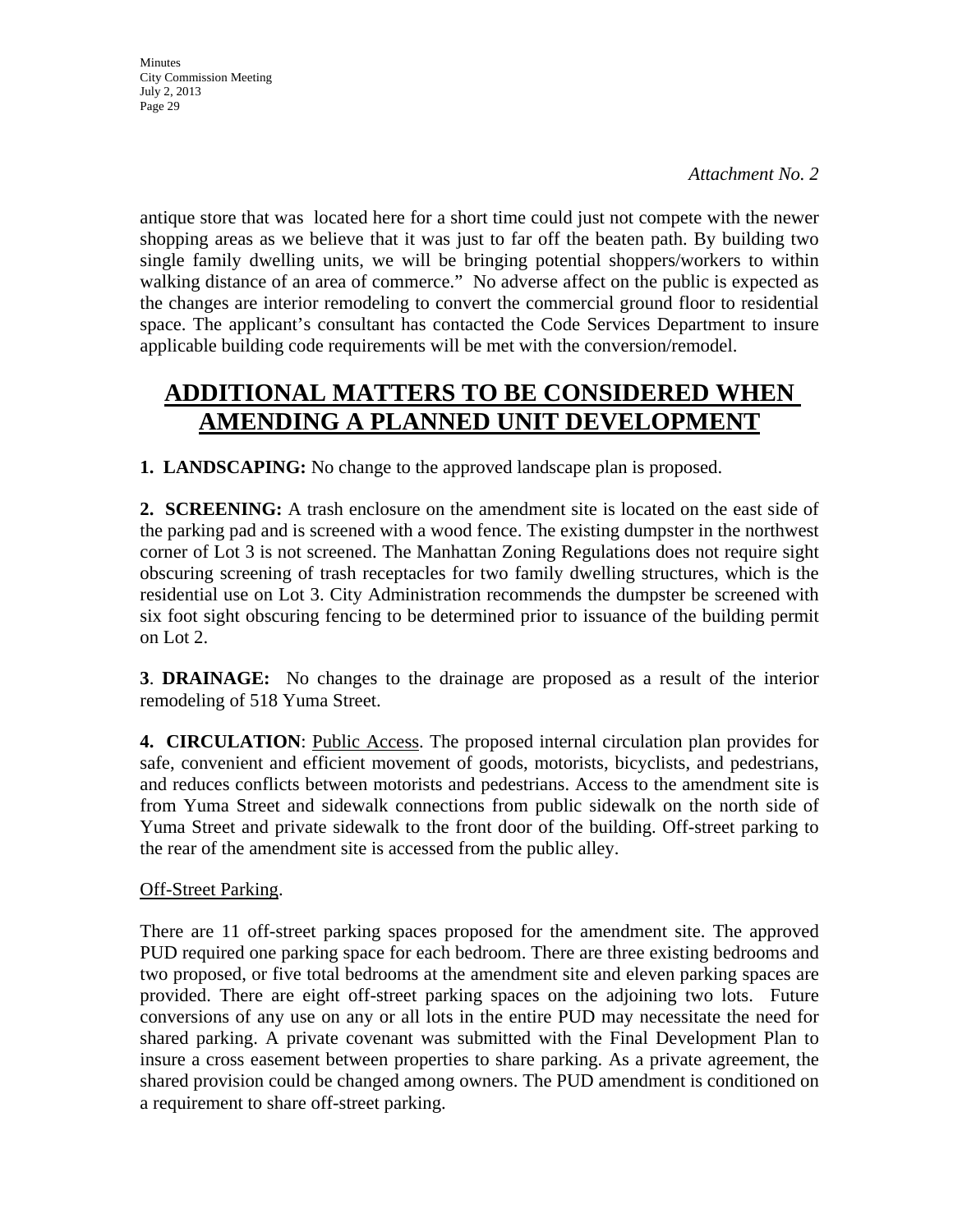**Minutes** City Commission Meeting July 2, 2013 Page 30

**5. OPEN SPACE/LANDSCAPED AND COMMON AREA:** No exterior changes to the existing landscaped space are proposed

**6. CHARACTER OF THE NEIGHBORHOOD:** The overall character of the surrounding neighborhood is generally medium density residential, with a combination of owner occupied and rental homes throughout the established neighborhood. Further to the east, on both the north and south sides of Yuma Street, are two sites zoned C-5, Highway Service Commercial District. Document Resources and associated parking area occupies the C-5 lot on the north side of Yuma, while the C-5 lot to the south is currently vacant and used as vehicle storage.

# **MATTERS TO BE CONSIDERED WHEN REZONING**

**1. EXISTING USE:** The amendment site is a mixed use commercial retail first floor and second floor, three bedroom dwelling unit.

**2. PHYSICAL AND ENVIRONMENTAL CHARACTERISTICS:** The amendment site is relatively flat with the north half draining to the north to the public alley and the south half to Yuma Street. Grass and trees are on the site, which is in the 0.2% Annual Chance Flood Plain (commonly called the 500 Year Flood Plain), and is not regulated for flood plain development purposes.

## **3. SURROUNDING LAND USE AND ZONING:**

**(a.) NORTH:** Public alley, owner occupied, group home, and rental homes; R-M, Four-Family Residential District, with TNO, Traditional Neighborhood Overlay District.

**(b.) SOUTH:** Yuma Street and a mix of owner occupied and rental homes, vacant residential lot, and gravel parking lot; R-M/TNO District, and C-5 District.

**(c.) EAST:** An existing parking lot located in a residential district used by a commercial office building located further to the east in a service commercial district, South  $5<sup>th</sup>$  Street; R-M/TNO, District, and C-5 District.

**(d.) WEST:** A mix of owner occupied and rental single-family and two-family residential homes located on the north and south sides of Yuma Street, and South  $6<sup>th</sup>$  Street; R-M/ TNO District.

### **4. CHARACTER OF THE NEIGHBORHOOD:** See No. 6 above, **CHARACTER OF THE NEIGHBORHOOD**.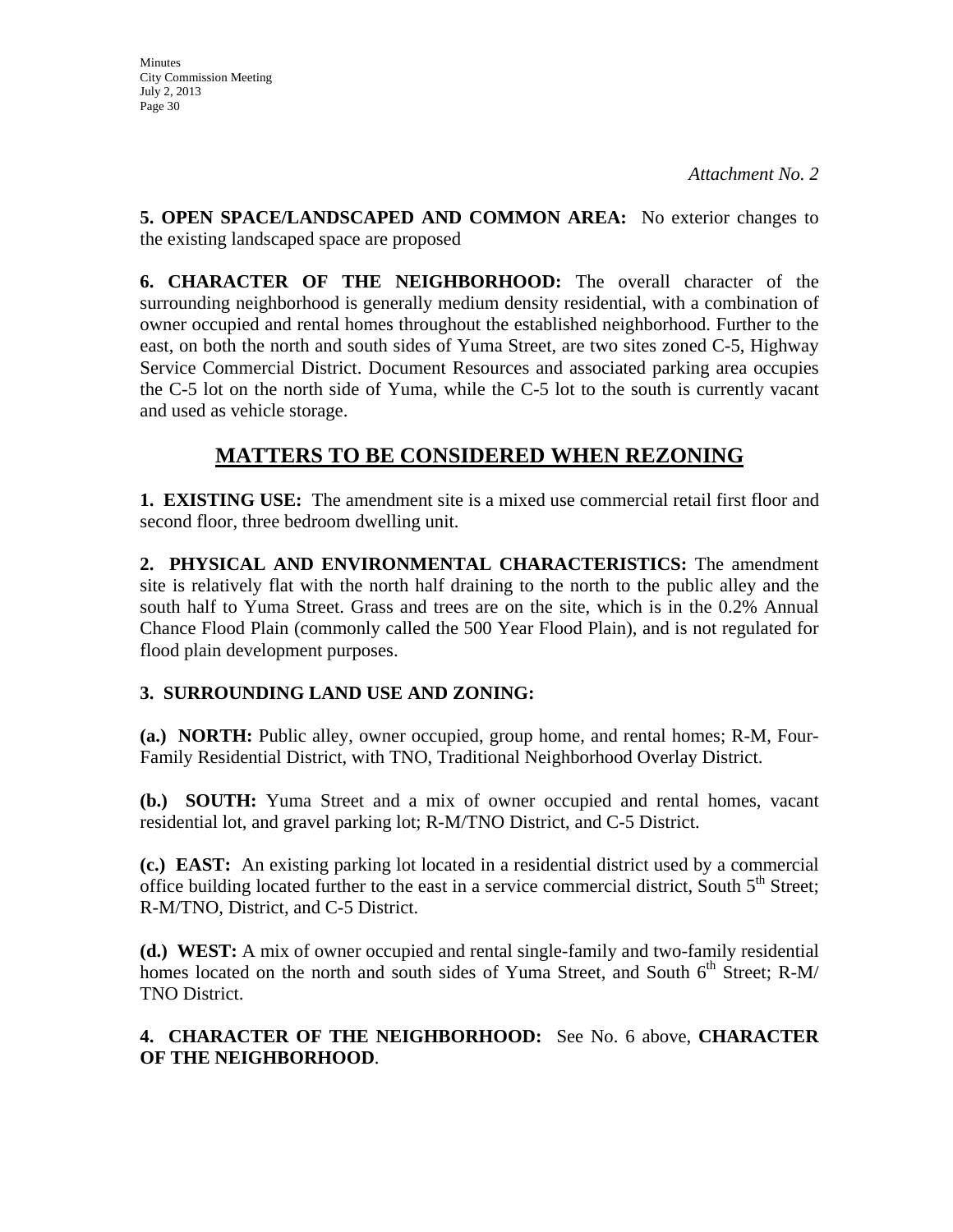*Attachment No. 2*

**5. SUITABILITY OF SITE FOR USES UNDER CURRENT ZONING:** The PUD allows a range of commercial and residential uses set out in Ordinance No. 6568, and is suitable for the range of uses. The remodel of the first floor plan at518 Yuma Street from commercial space to residential space results in an increase in residential density and residential floor area greater than allowed by Article IX of the Manhattan Zoning Regulations, which requires an amendment prior to conversion of the floor space.

**6. COMPATIBILITY OF PROPOSED DISTRICT WITH NEARBY PROPERTIES AND EXTENT TO WHICH IT MAY HAVE DETRIMENTAL AFFECTS:** The approved PUD allows a mix of residential and commercial uses. Two existing residential structures exist on Lots 1 and 3, which remain as residential uses. Commercial uses approved on the first floor of the amendment site and a residential threebedroom apartment on the second floor, are not consistent with the residential neighborhood to the north and west but the remodel of the first floor at 518 Yuma Street establishes a use in keeping with the R-M/TNO neighborhood.

**7. CONFORMANCE WITH COMPREHENSIVE PLAN:** The site is shown on the Downtown Core Neighborhoods Future Land Use Map of the Comprehensive Plan as Residential Medium High density (RMH). Applicable policies (Italics) include:

### *RESIDENTIAL MEDIUM/HIGH DENSITY (RMH)*

### *RMH 1: Characteristics*

*The Residential Medium/High Density designation shall incorporate a mix of housing types in a neighborhood setting in combination with compatible non-residential land uses, such as retail, service commercial, and office uses, developed at a neighborhood scale that is in harmony with the area's residential characteristics and in conformance with the policies for Neighborhood Commercial Centers. Appropriate housing types may include a combination of small lot single-family, duplexes, townhomes, or fourplexes on individual*  lots. However, under a planned unit development concept, or when subject to design and *site plan standards (design review process), larger apartment or condominium buildings may be permissible as well, provided the density range is complied with.* 

### *RMH 2: Appropriate Density Range*

*Densities within a Residential Medium/High neighborhood range from 11 to 19 dwelling units per net acre.* 

### *RMH 3: Location*

*Residential Medium/High Density neighborhoods should be located close to arterial streets and be bounded by collector streets where possible, with a direct connection to work, shopping, and leisure activities.*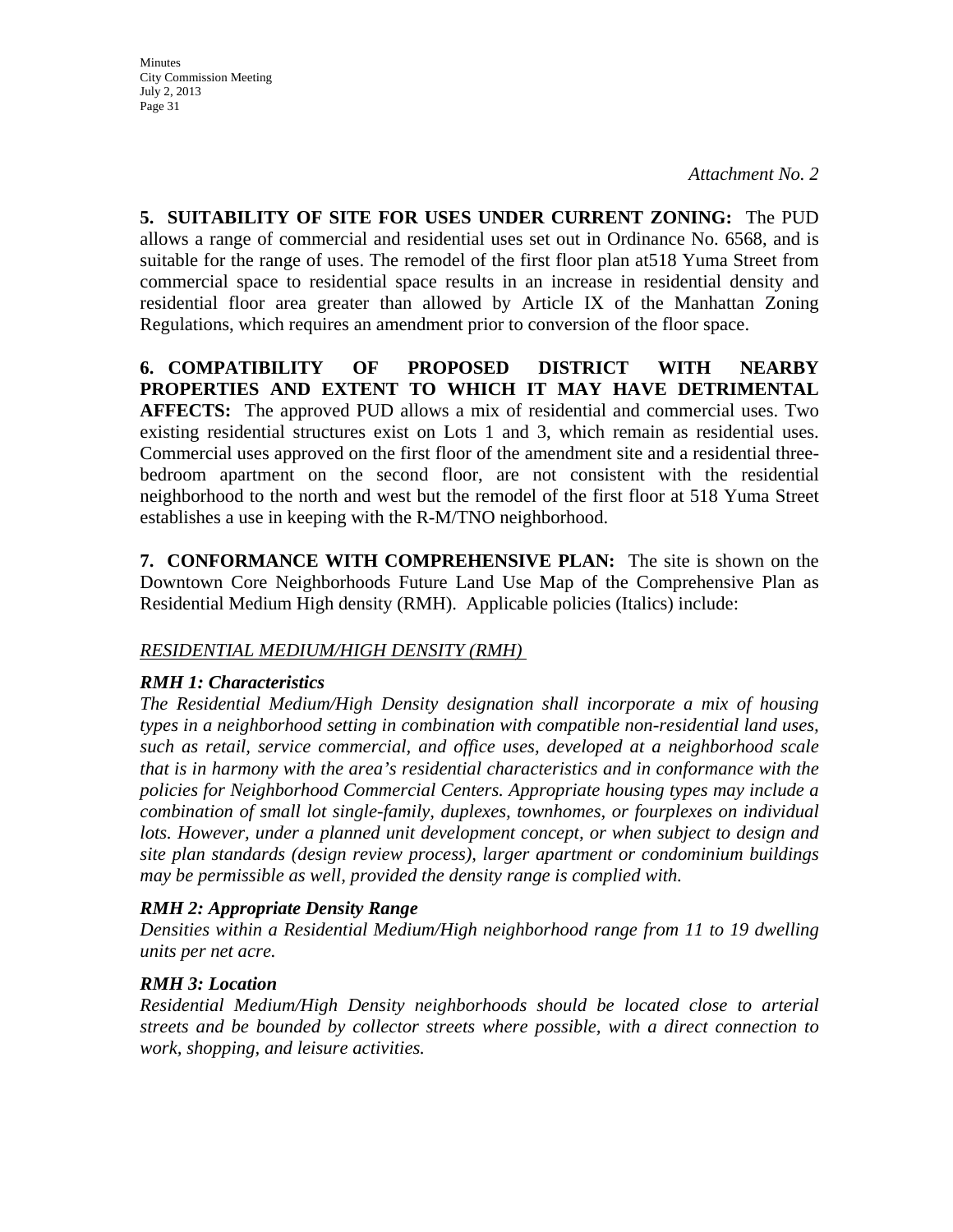### *RMH 4: Variety of Housing Styles*

*To avoid monotonous streetscapes, the incorporation of a variety of housing models and sizes is strongly encouraged.* 

Policies for Neighborhood Commercial Centers in policy RMH1 above include:

### *NEIGHBORHOOD COMMERCIAL CENTER (NCC)*

### *NCC 1: Characteristics*

*Neighborhood Commercial Centers are intended to provide a range of services, including supermarkets, restaurants, movie rentals, drycleaners, drugstores, filling stations, smaller specialty shops, retail and health services and business and professional offices, for residential areas. Neighborhood centers will vary in scale and character. Smaller, limited use centers may be fully integrated into the surrounding neighborhood and be accessed primarily by pedestrian or bicycle; while larger centers will function more independently, providing ample parking and numerous stores. Mixed-Use Neighborhood Centers that also incorporate residential uses are appropriate in a master planned setting. Neighborhood Centers often serve more than one nearby neighborhood in order to maintain sufficient economy of scale.* 

### *NCC 2: Location*

*Neighborhood centers should generally be located at the intersection of arterial and collector streets. However, smaller centers with limited uses may be appropriate within a residential area at the intersection of two collector streets, or at the intersection of a collector and a local street, provided they are designed to be compatible with the surrounding neighborhood and meet a minimum level of design criteria.* 

### *NCC 3: Size*

*Neighborhood centers typically require a site of approximately 10 acres, but may vary, ranging from as small as 1-3 acres to as large as15-20 acres depending on the size of its service area and the extent of its mixed-use characteristics.* 

### *NCC 4: Architectural Character*

*Neighborhood Centers shall be designed to be compatible with and sensitive to surrounding residences. Building materials and architectural detailing should be compatible with and reflect the character of the surrounding neighborhood. Building heights and scale should be similar to surrounding residences.* 

### *NCC 5: Circulation and Access*

*Main entrances and driveways should be integrated with the surrounding street network to provide clear connections between uses for vehicles, pedestrians, and bicycles. Clear, direct pedestrian connections shall be provided between uses within the center and to the surrounding neighborhood.*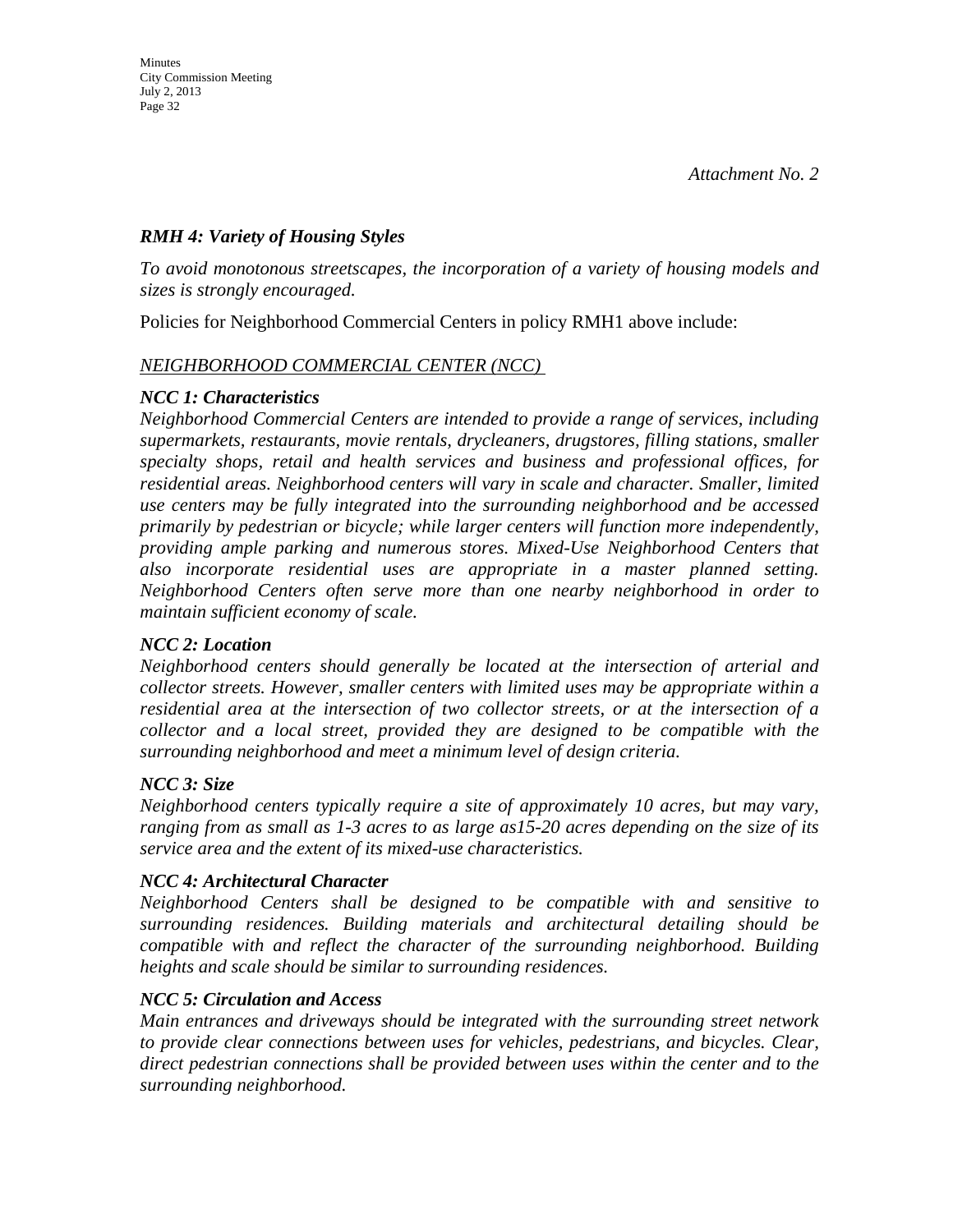### *NCC 6: Parking Location and Design*

*Large, uninterrupted expanses of parking should be avoided. Parking areas shall be divided into smaller "blocks" by landscaping and walkways. To the extent possible, parking blocks shall be distributed between the front and sides of buildings, or the front and rear, rather than placed solely in front of building.* 

## *NCC 7: Transitions between Uses*

*Attractive transitions should be provided between the center and surrounding residences, while not limiting access between the center and the neighborhood for all modes of travel. Transitions can be accomplished by stepping down the height of taller structures to meet residences, proving landscape buffers or screening, or similar means. Use creative design to avoid simply "walling" off residential areas from neighborhood centers.* 

In addition, the Downtown Tomorrow Redevelopment Plan shows the area west of s.  $5<sup>th</sup>$ Street along Yuma Street as RMH, with commercial uses to the east of S.  $5<sup>th</sup>$  Street. The rezoning of the site to RM/TNO District was intended to encourage the preservation of the residential character of the neighborhood west of S.5th Street.

No specific finding(s) were made regarding conformance of the approved PUD to the Comprehensive Plan. The preponderance of the facts supported the request to rezone to PUD in 2006.

### **8. ZONING HISTORY AND LENGTH OF TIME VACANT AS ZONED:**

- August 21, 2006 Manhattan Urban Area Planning Board recommended approval of the proposed rezoning of the Treasures of the Heart PUD from R-M, Four-Family Residential District with TNO, Traditional Neighborhood Overlay District, to PUD, Planned Unit Development District, with 5 conditions.
- September 5, 2006 City Commission approves first reading of an ordinance rezoning of the Treasures of the Heart PUD from R-M, Four-Family Residential District with TNO, Traditional Neighborhood Overlay District, to PUD, Mixed-Use Planned Unit Development District with six (6) conditions of approval.
- September 19, 2006 City Commission approves Ordinance No. 6568 rezoning 514 and 522 Yuma Street, to PUD, Mixed-Use Planned Unit Development District with six (6) conditions of approval.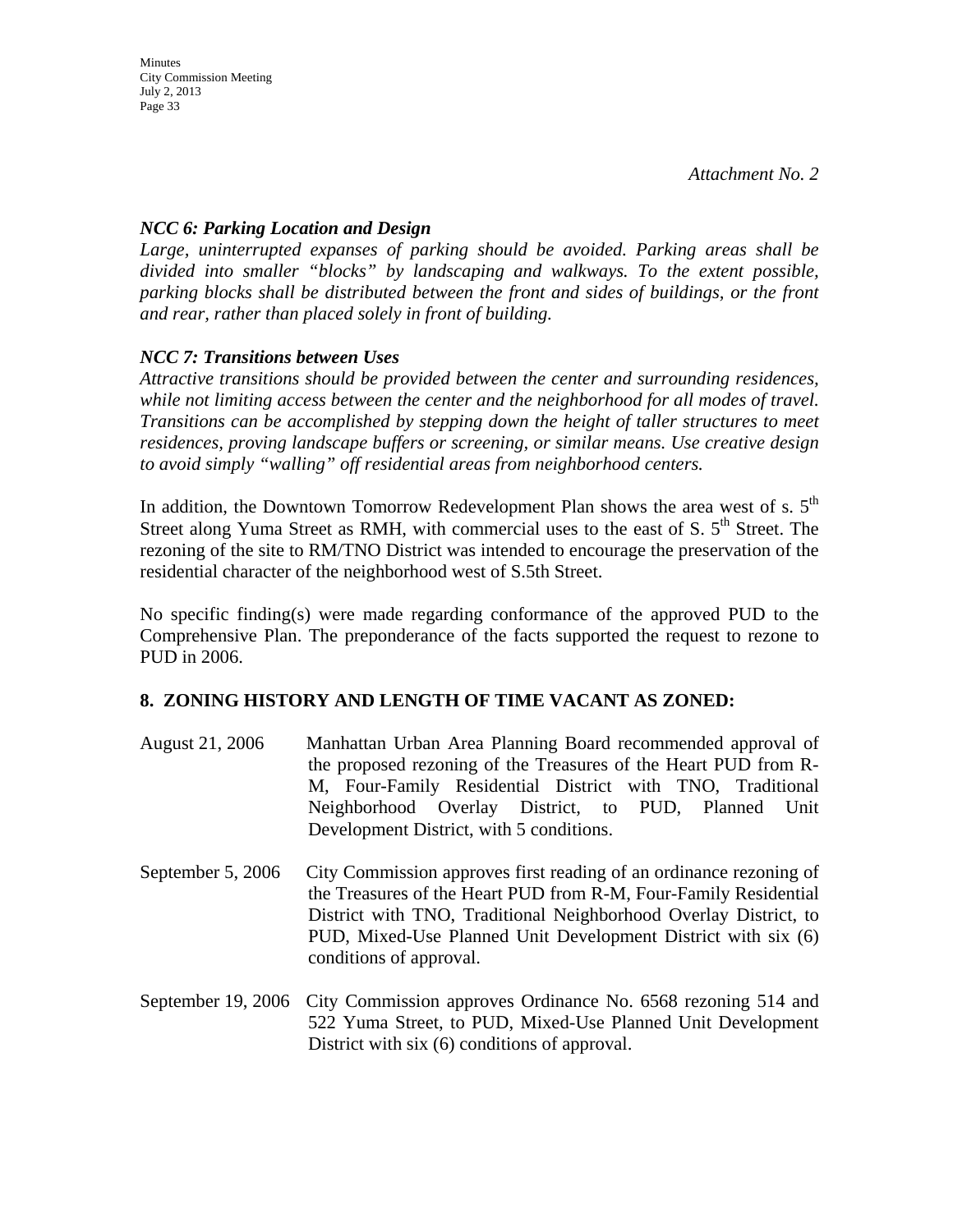| Nov. 6, 2006  | Manhattan Urban Area Planning Board approves the Final Plat of<br>Treasures of the Heart PUD Addition, based on conformance with<br>the Manhattan Urban Area Subdivision Regulations. |
|---------------|---------------------------------------------------------------------------------------------------------------------------------------------------------------------------------------|
| Nov. 21, 2006 | City Commission accepts the easements and rights-of-way, as<br>shown on the Final Plat of Treasures of the Heart PUD Addition.                                                        |

The two-story mixed use building at 518 Yuma Street was constructed in 2009.

**9. CONSISTENCY WITH INTENT AND PURPOSE OF THE ZONING ORDINANCE:** The Manhattan Zoning Regulations are intended to divide the City into zones and districts; to regulate the use of land within those districts; restrict the use of buildings and land to agriculture, dwelling, business, industry, and other purposes; to promote the health, safety, morals, comfort and general welfare; to serve and protect property values throughout the City; and, establish land use regulations, control density, conserve natural resources, and the use of land within flood plains. The proposed amendment is generally consistent with the intent and purpose of the Manhattan Zoning Regulations and the approved PUD, which in its current format is primarily residential.

**10. RELATIVE GAIN TO THE PUBLIC HEALTH, SAFETY AND WELFARE THAT DENIAL OF THE REQUEST WOULD ACCOMPLISH, COMPARED WITH THE HARDSHIP IMPOSED UPON THE INDIVIDUAL OWNER:** There appears to be no relative gain to the public health, safety and welfare that denial of the request would accomplish. The owner has invested significant time in preparing the amendment to meet the needs of the City's policies. Therefore, it may be a hardship upon the owner, if the amendment is denied.

**11. ADEQUACY OF PUBLIC FACILITIES AND SERVICES:** Adequate public utilities and facilities are available to serve the amendment site.

**12. OTHER APPLICABLE FACTORS:** There are no other applicable factors.

### **13. STAFF COMMENTS AND RECOMMENDATION:**

City Administration recommends approval of an amendment of Ordinance No. 6568 and the Revised Final Development Plan of Lot 2, Treasures of the Heart Mixed Use Planned Unit Development for a proposed conversion and remodel of the of the first floor commercial retail space at 518 Yuma Street to two, one bedroom dwelling units, and the revised off-street parking configuration for the PUD, with the following conditions of approval: